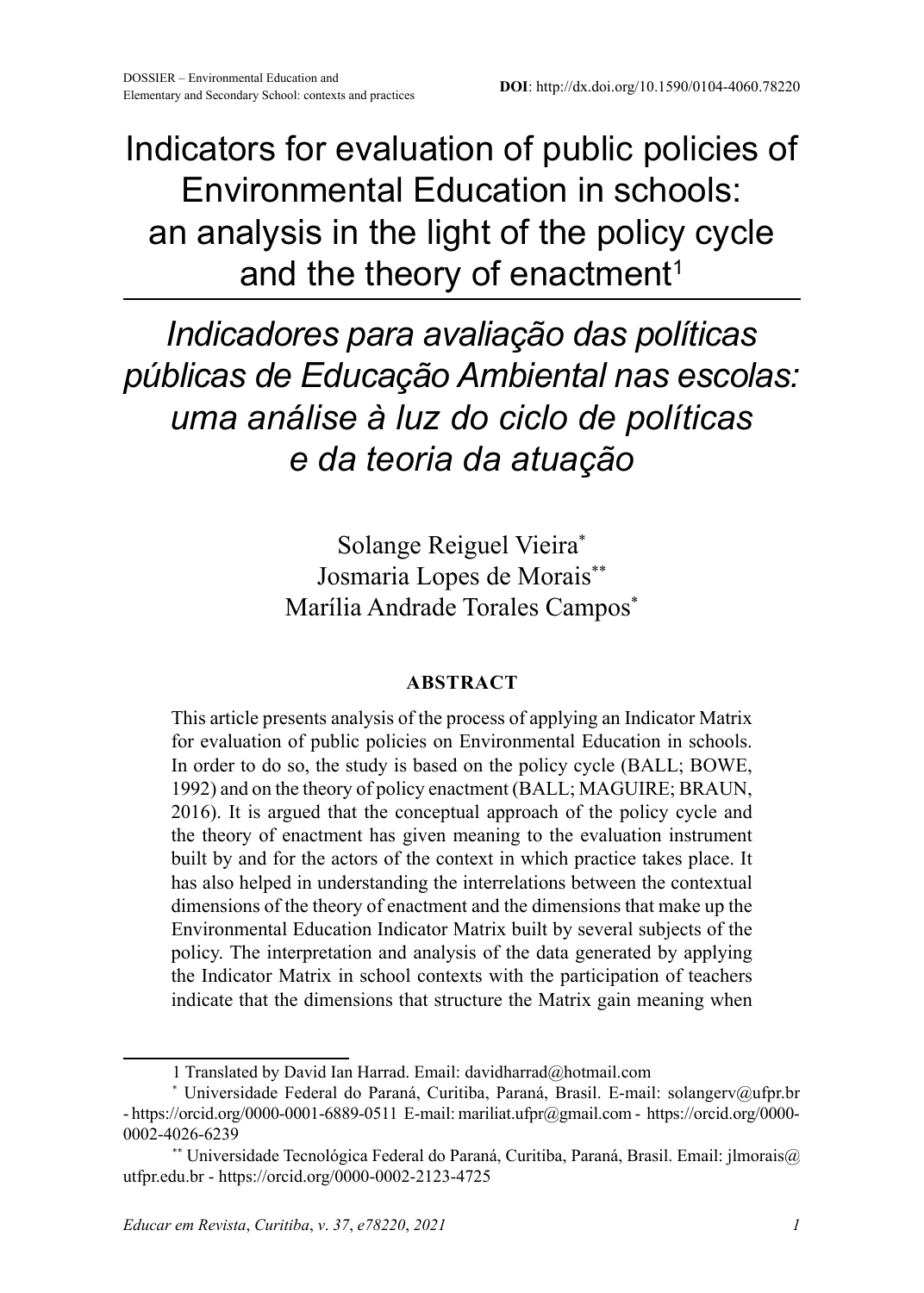integrated with each other and related to appropriately situated contexts. Thus, the instrument demonstrates its relevance, especially for the evaluation stage in the policy cycle.

*Keywords*: Evaluation. Public policies. Environmental Education. Indicators.

#### **RESUMO**

O artigo apresenta a análise do processo de aplicação de uma Matriz de Indicadores para a avaliação de políticas públicas de Educação Ambiental nas escolas. Para isso, o estudo se fundamenta no ciclo de políticas (BALL; BOWE, 1992) e na teoria da atuação (BALL; MAGUIRE; BRAUN, 2016). Argumenta-se que a abordagem conceitual do ciclo de políticas e a teoria da atuação deram significado ao instrumento de avaliação construído pelos e para os atores do contexto da prática. Assim também auxiliaram na compreensão das interrelações entre as dimensões contextuais da teoria da atuação e a Matriz de Indicadores de Educação Ambiental construída por diversos sujeitos da política. A interpretação e a análise dos dados gerados a partir da aplicação da Matriz de Indicadores em contextos escolares, com a participação das professoras, apontam que as dimensões que a estruturam tomam sentido quando integradas entre si e relacionadas a contextos apropriadamente situados. Assim, o instrumento demonstra sua relevância, em especial para a etapa de avaliação no ciclo de políticas.

*Palavras-chave*: Avaliação. Políticas públicas. Educação Ambiental. Indicadores.

# **Introduction**

Environmental Education is part of the agenda of social debates, and, consequently, has been on Brazilian political agendas since the twentieth century, integrated into broader scenarios, both nationally and internationally. Like any public policy, environmental education policies are subject to ideological and political interests, which unfold in the production of texts, such as legislation, programs, and institutional/governmental projects, to be put into practice in various contexts (SORRENTINO *et al*., 2005; BIASOLI; SORRENTINO, 2018; VIEIRA; MORAIS; TORALES-CAMPOS, 2020).

First of all, in order to establish the theoretical perspectives on which this article is based, the concepts of environmental education present in the Treaty on Environmental Education for Sustainable Societies and Global Responsibility (BRASIL, 1992) and in the Política Nacional de Educação Ambiental –PNEA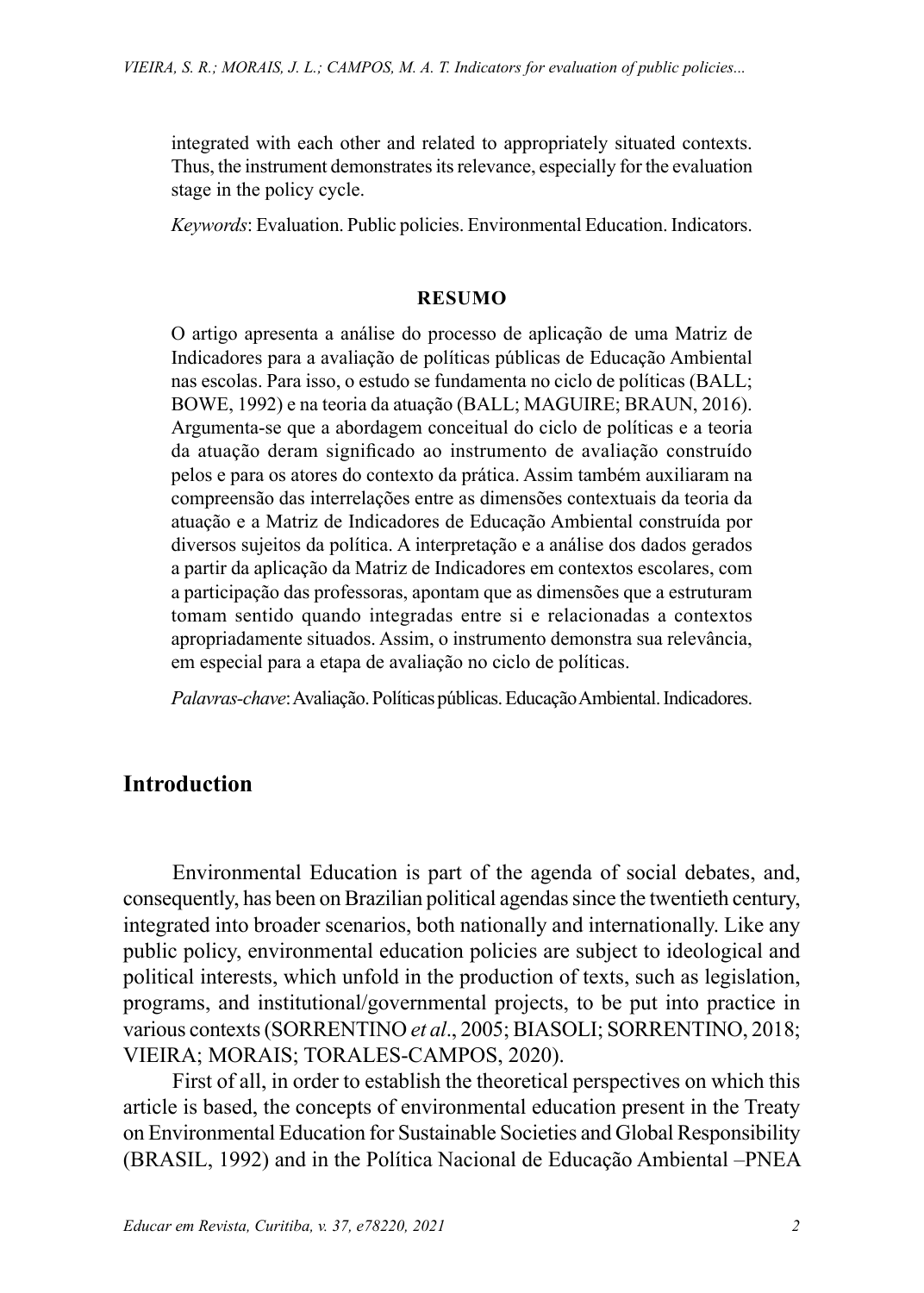[National Policy on Environmental Education] (BRASIL, 1999) have been adopted. In other words, environmental education is understood as a process of continuing learning based on individual and collective values for social transformation and political action, aimed at environmental conservation, quality of life, and socio-environmental sustainability.

The concept of public policy used in this study is that of "a set of decisions and actions of government (of national, subnational and supranational States) and other social actors" that contribute to the development of societies (HEIDEMANN, 2009, p. 28). We start from the understanding of multicenter public policy, which involves different centers of decision, the proposals of which when being built go beyond governmental boundaries and encompass public, private, supranational, non-governmental institutions and organized civil society to address public problems (SECCHI, 2014; BIASOLI; SORRENTINO, 2018).

Based on the understanding of the environmental education policy cycle, four perspectives of policy are applied: Policy, which comprises the content of the policy (programs, projects and norms); Polity, which refers to the political system, institutions, laws, powers (legislative, executive, judiciary) and formal bodies of environmental education; Politics, which refers to the social actors and forces at play; and, finally, the Everyday Politics regarding instituting social forces, pedagogy and planning with social participation in the political process (FREY, 2000; BIASOLI; SORRENTINO, 2018).

Understanding the nature of environmental education, we propose to promote a discussion here on public policies, specifically on the theme of evaluation. Above all, twenty-one years after the creation of the PNEA, which established environmental education as an essential component of Brazilian education, it is necessary to permanently monitor and critically evaluate this educational and social process. In keeping with the official legal and political texts resulting from the PNEA, which guide the compulsory nature of environmental education at all levels and modalities of public educational institutions, indicators are methodological resources that allow us to portray social reality, which can make a considerable contribution to the process of evaluating environmental education policies (JANNUZZI, 2017; RAYMUNDO *et al*., 2019).

Based on the above, this study aims to present the process of developing and validating an Indicator Matrix with emphasis on the analysis of the results of the application of this tool for evaluation of Políticas Públicas de Educação Ambiental (PPEA) [Public Policies on Environmental Education] in school contexts. This study, which has a pluralist epistemological perspective, is based on the combination of theorists from the fields of research on Educational Policies and Environmental Education, bringing the policy cycle as a method to research, theorize, think and understand policies (MAINARDES; MARCONDES, 2009), as well as the theory of policy enactment (BALL; MAGUIRE; BRAUN, 2016).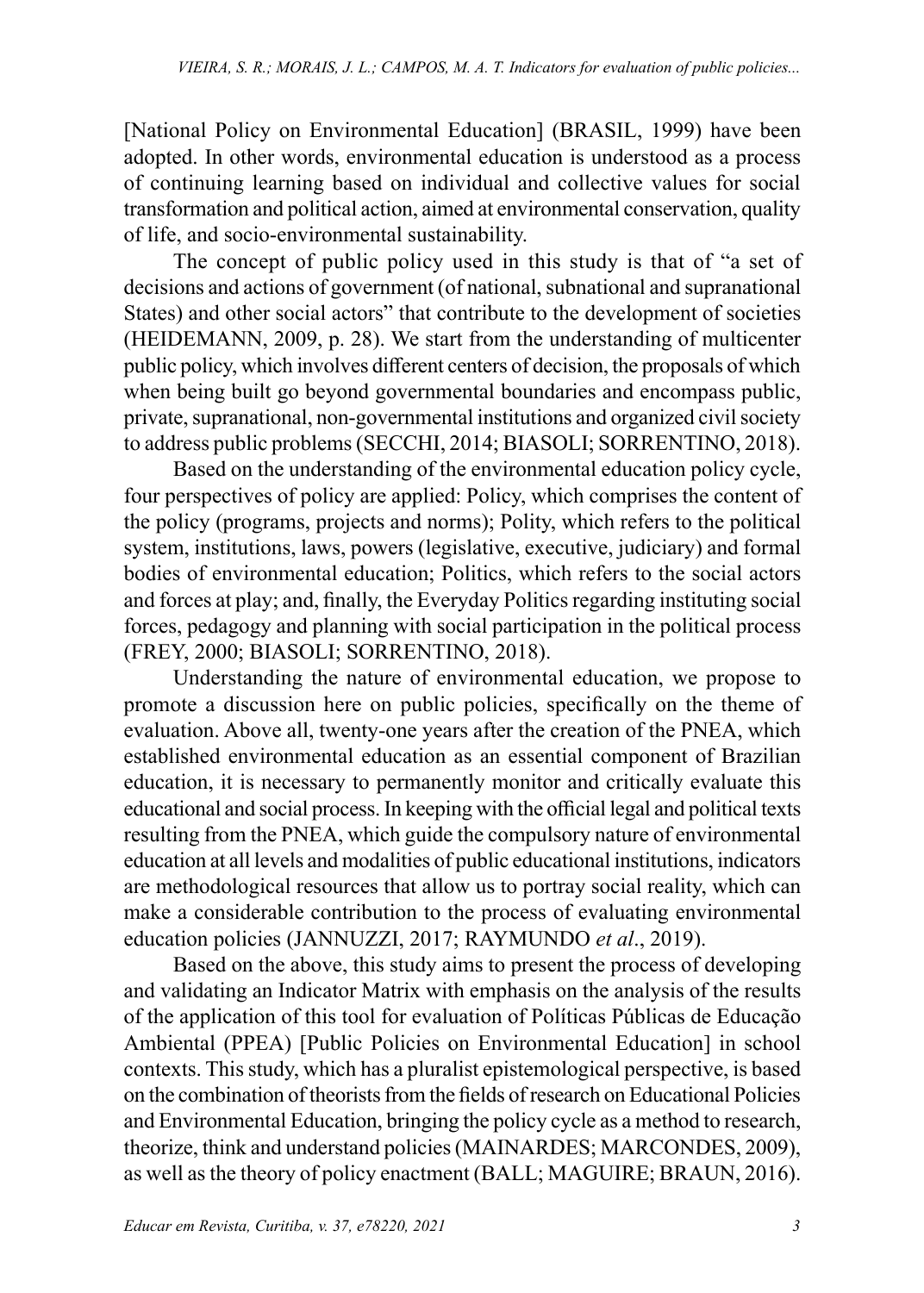## **Theoretical and methodological framework of this study**

The dialogue between the theoretical fields of Education Policies contained in PPEA forms an ambivalent scenario which, while demanding the insurgence of new epistemological perspectives, demands the "conscious and reflective use of concepts and ideas from different theories, which are articulated to compose a theoretical framework for research" (MAINARDES, 2018a, p. 13), also bearing in mind the need to incorporate diverse perspectives that abound in a context of great theoretical and practical complexity.

The policy cycle approach enables the "critical analysis of the trajectory of educational programs and policies from their initial formulation to their implementation in the context of practice and their effects" (MAINARDES, 2006, p. 48). In this sense, the phases of the political process, commonly used in studies on public policy, do not follow a linear pattern: agenda – formulation – implementation – evaluation. It is a consensus in the literature that for public policy founded on a continuous process, policy evaluation is something essential for analyzing its concreteness in various social contexts (FREY, 2000; MAINARDES, 2006; HEIDEMANN, 2009; LOTTA, 2010; SECCHI, 2014).

Thus, based on the understanding that these phases are fundamental throughout the policy process, Mainardes (2006) highlights that Stephen J. Ball, Bowe and colleagues, when developing the policy cycle approach from 1992 to 2012, broke away from the initial formulation, as the phases had a certain degree of rigidity. By considering that the policy process involves arenas, disputes, places and social actors, they proposed a more refined version of the policy cycle, in a continuous form (without a temporal, sequential, and/or linear dimension), comprised of five interrelated contexts: 1) the context of influence – social subjects and purposes; 2) the context of text production – formulation of the policy document; 3) the context of practice – enactment/implementation; 4) the context of results – effects; 5) the context of policy strategy – social and political activities. These contexts can be thought of in a variety of ways, they can be interconnected or "nested within each other." It is also necessary to think about the speed of policies in the dimensions of time and space in which they occur (MAINARDES; MARCONDES, 2009, p. 306).

Based on the context of practice, Ball, Maguire, and Braun (2016) developed the theory of policy enactment through empirical exploration in English schools. This term in English is understood as the way in which policies, in a given context, are put into play or action. It is an expansion of the context of practice that contributes greatly to the analysis of Brazilian policies in various settings (MAINARDES, 2018b). The authors use the concept of policy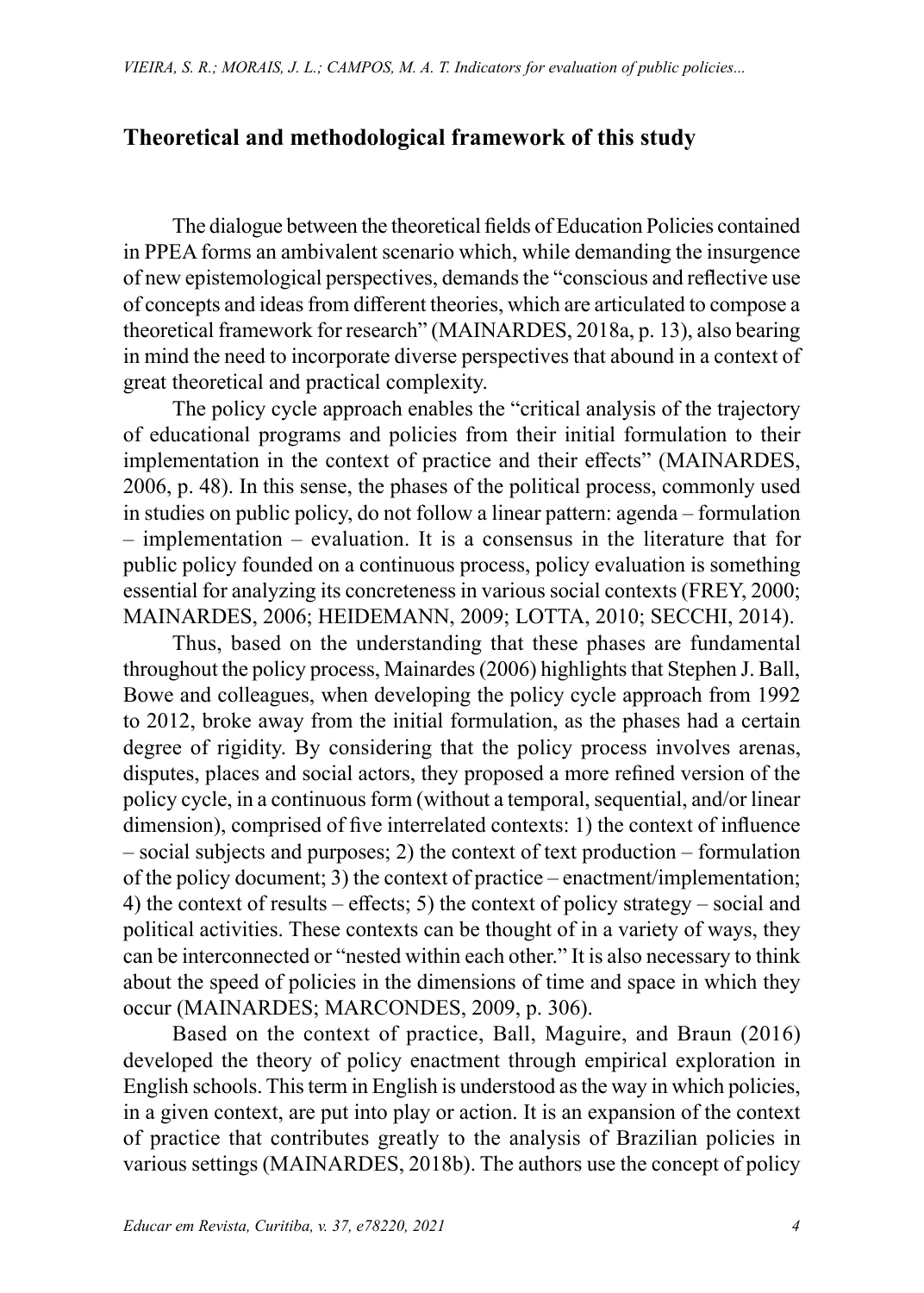enactment instead of implementation. They conceive the context of practice as complex and dynamic, in which policies are not simply implemented, but subject to processes of interpretation, reinterpretation, and translation, carried out by the various actors who put the policy into action in the daily life of society, and, consequently, also in the daily life of the school. That is, "there is a social context and a materiality for the policy", which also occurs in the school context (BALL; MAGUIRE; BRAUN, 2016, p. 201).

The concept of enactment therefore has as its premise the relationship between policy and practice. From this viewpoint, the subjects that experience daily educational life are much more than mere executors/implementers of policies, because they are agents of transformation and intervention in reality. They are potential actors for putting policies into action/practice, based on their experience, knowledge, interpretations, translations, and ideals of education through a hybrid process of contextualized, holistic, and realistic enactment. Also highlighted is the relevance of the context in which policies are put into action, from the contextual dimensions indicated: a) situated contexts; b) professional cultures: c) material contexts; d) external contexts (BALL; MAGUIRE; BRAUN, 2016).

In this sense, schools are considered spaces of production, enactment and materialization of policies, considering that they are permeated by a series of contextual conditions that cannot be separated from their immanence. Therefore, the relationship between schools and the communities they serve suggests important aspects to be considered in the evaluation of a policy. As such, the process of building the Indicator Matrix to which this study refers included the participation of various actors from the contexts of practice and was based on texts derived from the PNEA, namely, the Diretrizes Curriculares Nacionais para a Educação Ambiental [National Curriculum Guidelines for Environmental Education], the Programa Nacional de Escolas Sustentáveis [National Sustainable Schools Program], and the Política Estadual de Educação Ambiental do Paraná [Paraná State Policy for Environmental Education].

The development of the monitoring and evaluation indicators for PPEA took place as follows: The Indicator Matrix was built during research undertaken between 2014 and 2016. That research had two phases: the first phase involved the collective building of the Indicator Matrix (in a collaborating school), while the second phase involved the application and validation of the Matrix (eight schools). Representatives of school communities from the Paraná public school system in the city of Curitiba (teachers, employees, students, pedagogues and principals) participated in both phases.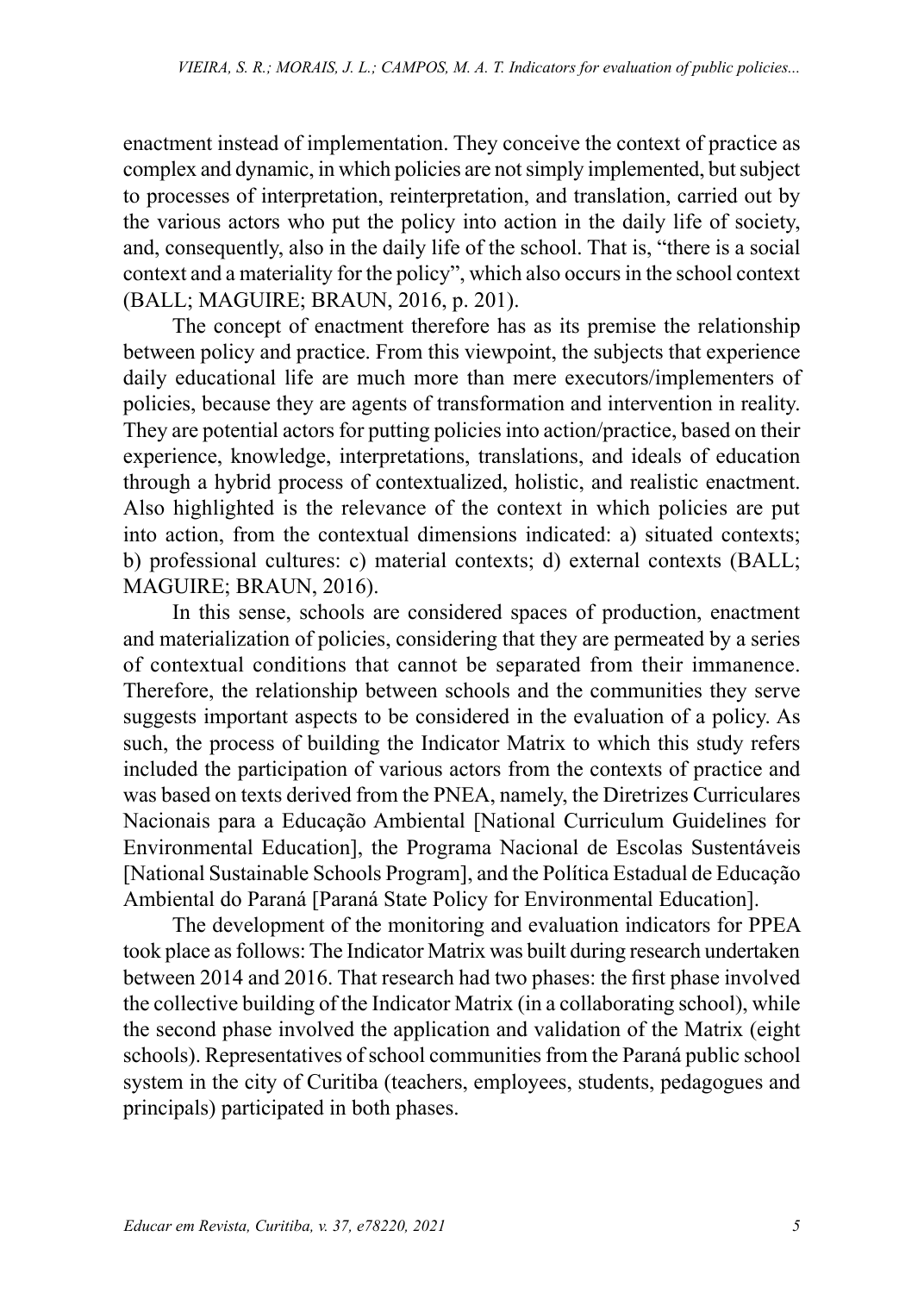Based on the results of that research, indicator validation processes were carried out between 2017 and 2020 by representatives of three school communities (coded as S1, S2 and S3) belonging to the Curitiba Municipal Education Network (students, teachers, administrators and pedagogues who articulate Full-time Education<sup>2</sup>) and teachers who undertake environmental education practices<sup>3</sup>, who contributed with their experiences in the practical context. It is noteworthy that environmental education practices are developed by teachers with postgraduate specialization in the area, by means of pedagogical workshops after school hours, focused on investigation, experimentation and student protagonism, in dialogue with the components of the curriculum (CURITIBA, 2020). The set of indicators was also shared with national and international specialists (Portugal, Spain, Mexico and Uruguay) with extensive experience and involvement in environmental education. The methodological approach for this stage consisted of using the Delphi technique, since it is of recognized importance for building qualitative indicators (MINAYO, 2009). After the specialists' feedback, the evaluations were systematized analytically both quantitatively (tabulating the frequency of answers responses for each indicator), and also qualitatively (analysis of the comments, suggestions, and criticisms received).

The research instrument was rebuilt and enhanced at each stage of the validation process by the various participants, who contributed with constructive observations and criticisms, based on their experiences and understanding of the field of environmental education. Based on the Delphi validation contributions, which enabled the expansion of the dimensions and indicators, as well as the establishment of descriptors and metrics, the Indicator Matrix was reformulated and is now comprised of four dimensions<sup>4</sup> (management, curriculum, physical space and community), eleven indicators and fifty descriptors in the form of questions.

After the validation process, the indicators were applied online with the three collaborating schools, via Google forms, in view of the closure of schools due to the COVID-19 pandemic and the impossibility of carrying out face-toface activities.

<sup>2</sup> Education professionals working in the area of Pedagogy, whose role is to articulate teaching work between school classes and accompany full-time education practices.

<sup>3</sup> These practices are not a curricular discipline, but are an Environmental Education activity organized in the out-of-school period.

<sup>4</sup> The previous version was comprised of three dimensions: management, curriculum and physical space.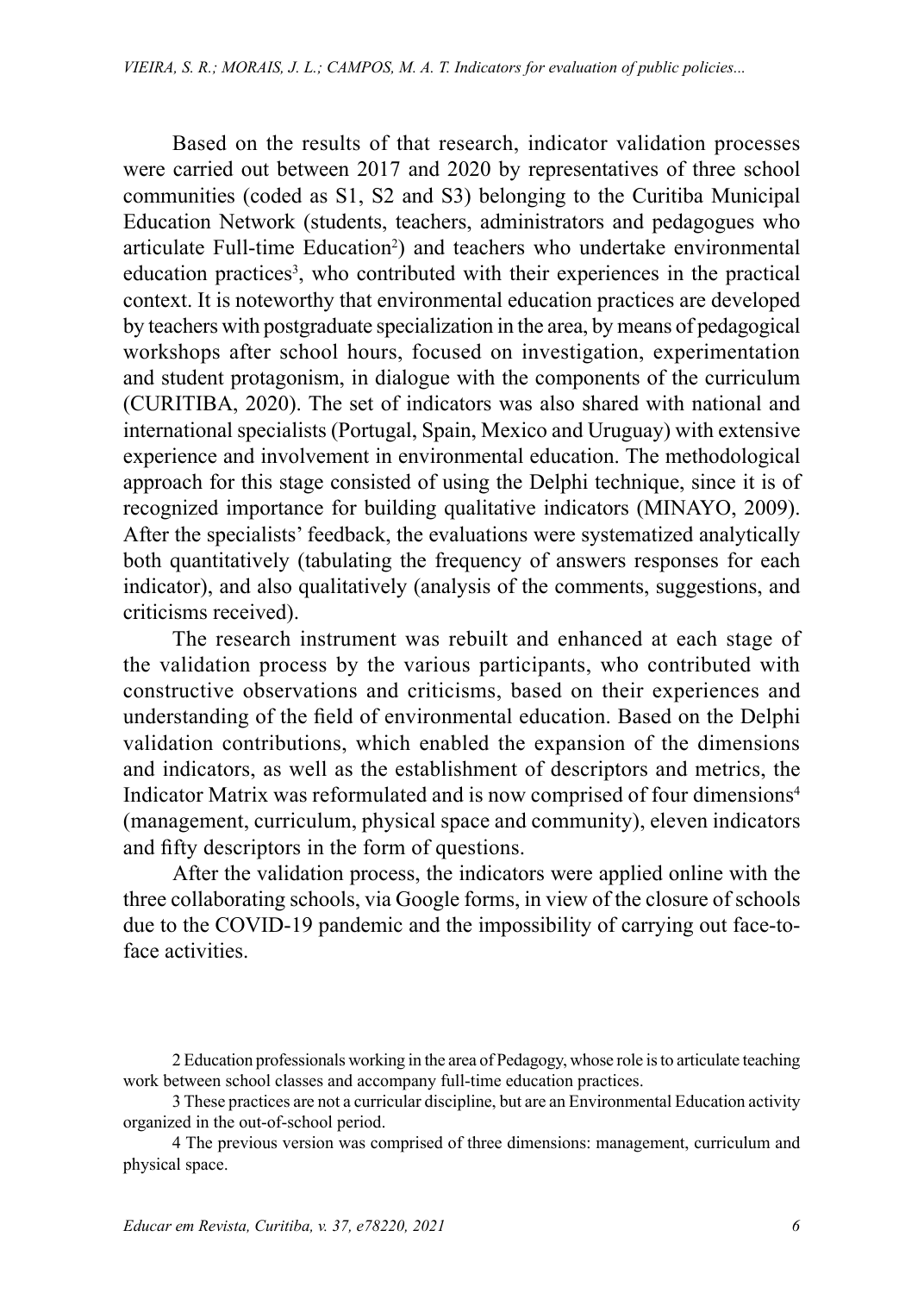The schools participating in the research fall under municipal administration and are located in the urban area of the same city as the local educational authorities. Practices are monitored by the Curitiba City Education Department, through intermediation by regional teaching coordinators and full-time education coordinators at the schools. Full-time education students have an annual workload of 1,800 hours, of which 800 hours are organized according to the curricular components of the Base Nacional Comum Curricular – BNCC [Common National Curricular Base], 800 hours are for the development of educational practices, including environmental education, and 200 hours for lunch time and free-time activities, distributed over 200 school days, each one lasting nine hours. Educational practices take place weekly in the out-of-school period and are aligned with the content planned for each year of schooling, aiming to enable specific themes to be dealt with in greater depth. School units operate as full-time education centers, whereby S3 is totally full-time and S1 and S2 are increasingly expanding enrollments in full-time education. The City Education Department has reported that currently 52% of it schools are offering full-time education in Curitiba and that it has surpassed target six of the National Education Plan.

The research included the participation of a representative from each school, specifically teachers of comprehensive environmental education practices, who gave us feedback about environmental education practices at school and their impressions of the evaluation instrument. It is also noteworthy that policy actors took part throughout the process, including the analysis, since the feedback to the subjects occurred at the end of each stage of the research.

Based on the results of this application of the Indicator Matrix, we sought to evaluate the impacts of the materialization of PPEA in the school context, specifically in the dimensions of management, curriculum, physical space and community, integrated with the contextual dimensions of the theory of policy enactment. A textual analysis of the National Policy on Environmental Education was also conducted considering the effectiveness of environmental education in schools. According to Mainardes (2007), analysis of how a policy is implemented involves the strategies used in the process; the extent to which school stakeholders were involved in the decision-making process, drafting the policy text and implementing it, as well as the extent to which the policy is committed to changing or maintaining the structures of power and control, in addition to consolidating the values of democracy, equality, social justice, inclusion, among others. Therefore, the analysis presented relates only to the evaluation indicator application phase.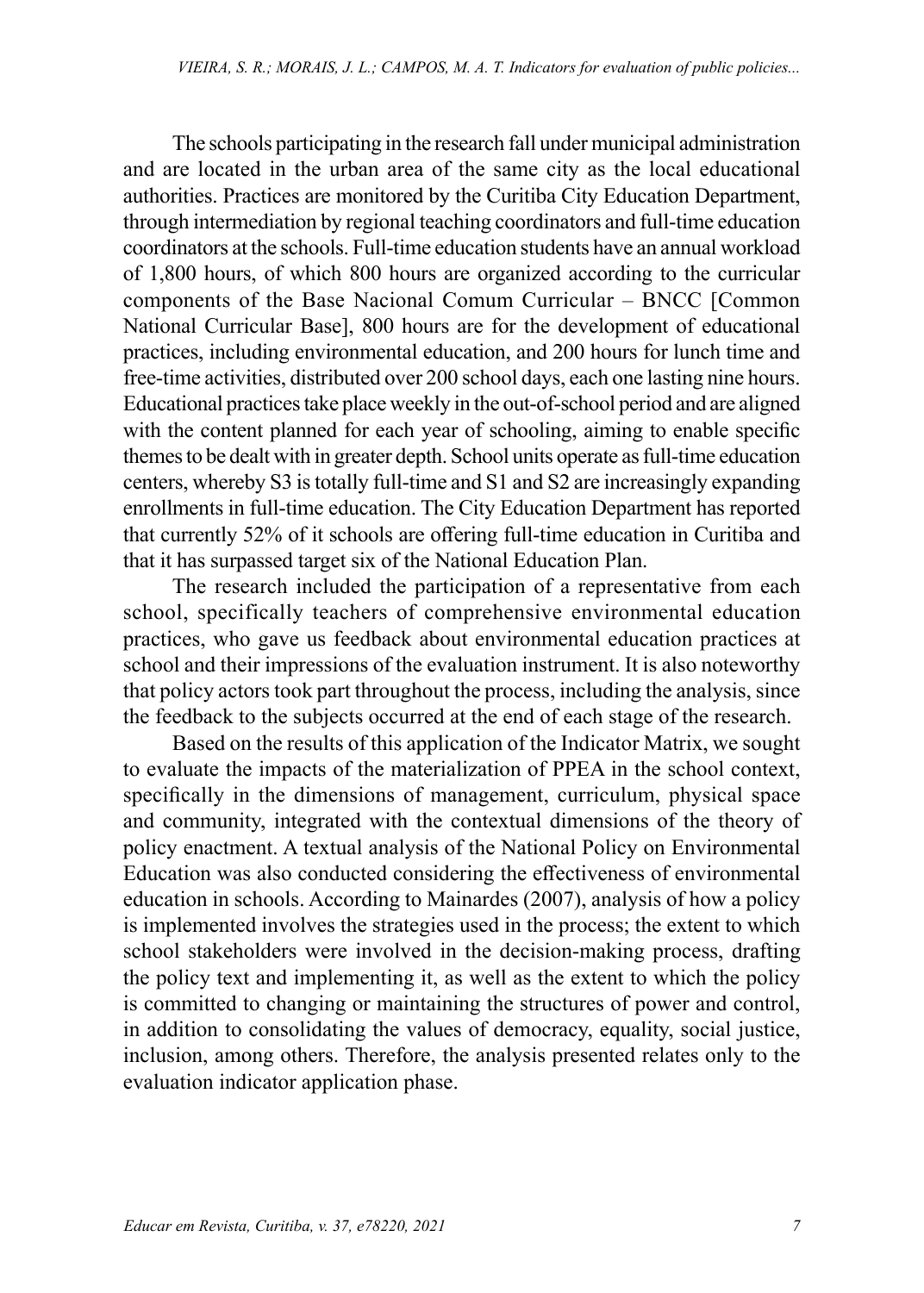### **Evaluation of school contexts based on the indicator dimensions and contextual dimensions of the theory of policy enactment**

The Indicator Matrix is an instrument for monitoring and evaluating Public Policies on Environmental Education in the context of practice. Based on qualitative analysis, it is possible to understand which actions or situations are stronger in schools, as well as weaknesses that need intervention work in order for them to be minimized. In this sense, the indicators represent interpreted social reality, which will inform school community decision making, in order to fit environmental education into each context.

In order to move forward with the process of interpreting the results obtained through applying the Indicator Matrix, we turned to the theory of enactment (BALL; MAGUIRE; BRAUN, 2016), since it expands the possibilities of indicator analysis, as a complementary effort, focusing on the context of policy cycle practice. We consider that schools are seen as the center of policy enactment, permeated by dynamics and institutional, contextual, historical, sociocultural factors and other social issues with which education professionals deal daily. Thus, interpretation of the contextual dimensions was done by reading the answers to the indicator descriptors administered with the teachers of the schools in the empirical field, and also by reading the Political-Pedagogical Projects of the school contexts (S1, S2 and S3), performing integrated analysis to understand the enforcement of environmental education policies and their interrelationships.

## **Management and situated contexts dimension**

The management dimension portrays the policy management process in schools, which involves the participation of the various actors of the school community in their different actions to build more democratic and sustainable schools. The indicators revealed that school communities have strong actions in the management of environmental education policies, described as follows.

*Indicator 1 – Democratic management*: this indicator evaluated the work of the schools and the principles of democratic management. The schools' strong points were: promotion of participatory moments (meetings, fairs, competitions, lectures or similar initiatives) for the school community; encouragement of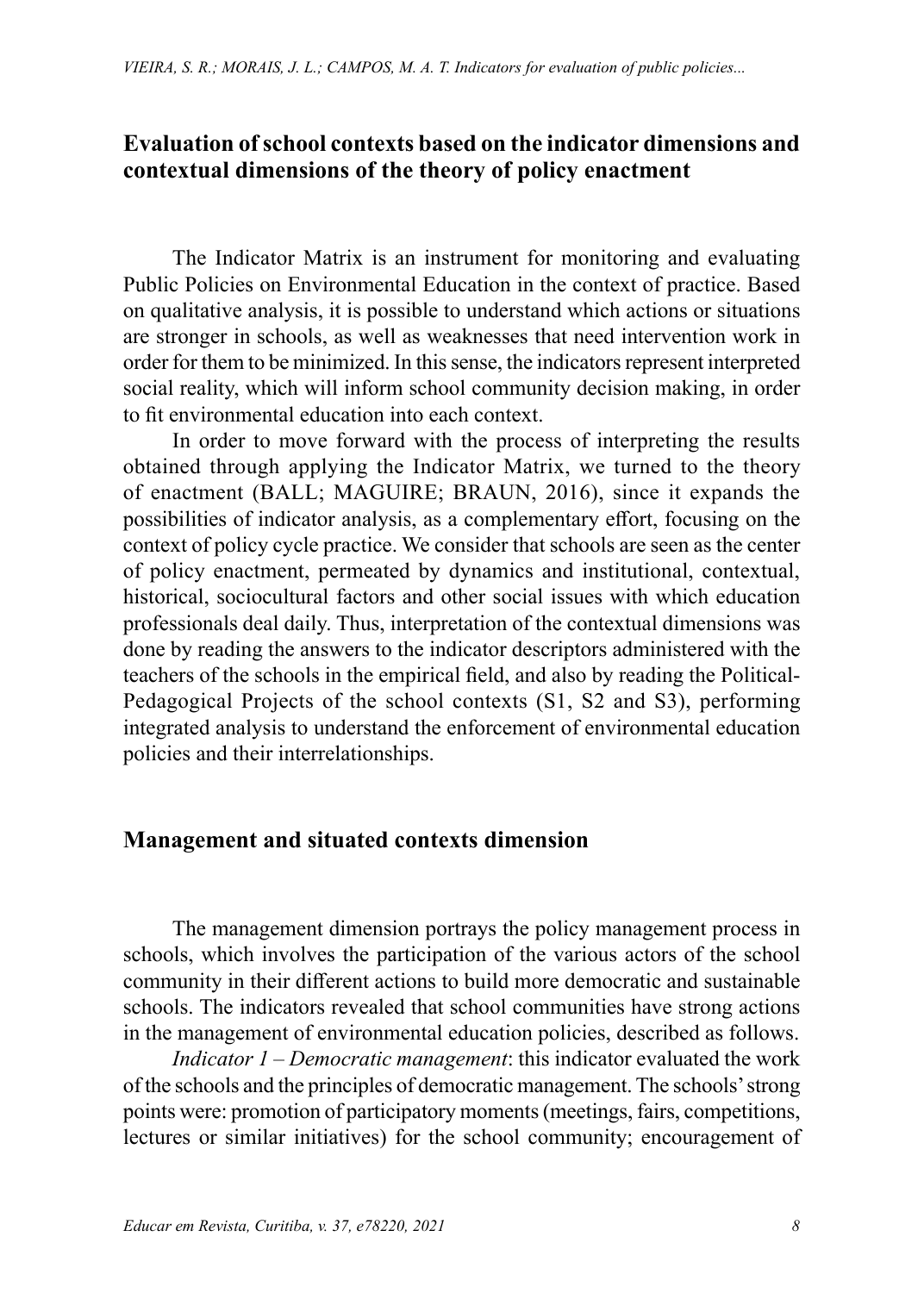democratic management in the school by the principal; development of a culture of dialogue in the school; and socialization of the pedagogical proposal with the school community.

- *Indicator 2 Planning*, *management and communication instruments*: this indicator evaluated the management and communication actions developed by the school. The crucial points of the schools were their annually updated Political-Pedagogical Projects, the use of participatory planning instruments (SDG) and communication/educommunication tools to disseminate the school's actions and interaction with the students' families and the community.
- *Indicator 3 Collegiate bodies*: this indicator evaluated the work of collegiate bodies in environmental-educational actions. It highlighted student protagonism in environmental education actions at the three school units, both with regard to participation during classes and also in actions that involve community participation in the school.
- *Indicator 4 Financial and human efficiency*: this indicator evaluated financial and human efficiency at the schools. The strong point shown by this indicator is the availability of teachers trained to undertake environmental education at school, especially those who work with integral practices in environmental education, in additional time and spaces, beyond the activities developed in regular classroom teaching.

Regarding the limitations of the management dimension, the following actions or situations appeared that enable reality to be brought closer to the school's field of possibilities: participation of the school community in environmental education trainings; participative updating of the schools' Political-Pedagogical Projects; seeking partnerships in order to provide sustainable educational spaces; effective work of the collegiate bodies; financial and human efficiency for developing environmental education.

This dimension is related to situated context factors<sup>5</sup>, which refer to aspects related to the school's history within its location and enrollment data. Geographic location can be seen as a generator of opportunities for the school, both in relation to priorities and educational needs (vacancies, programs available), and also standing out with regard to good practices and history built by schools and their communities (BALL; MAGUIRE; BRAUN, 2016).

<sup>5</sup> Situated contexts refer to aspects related to school location, school history and enrollment (BALL; MAGUIRE; BRAUN, 2016).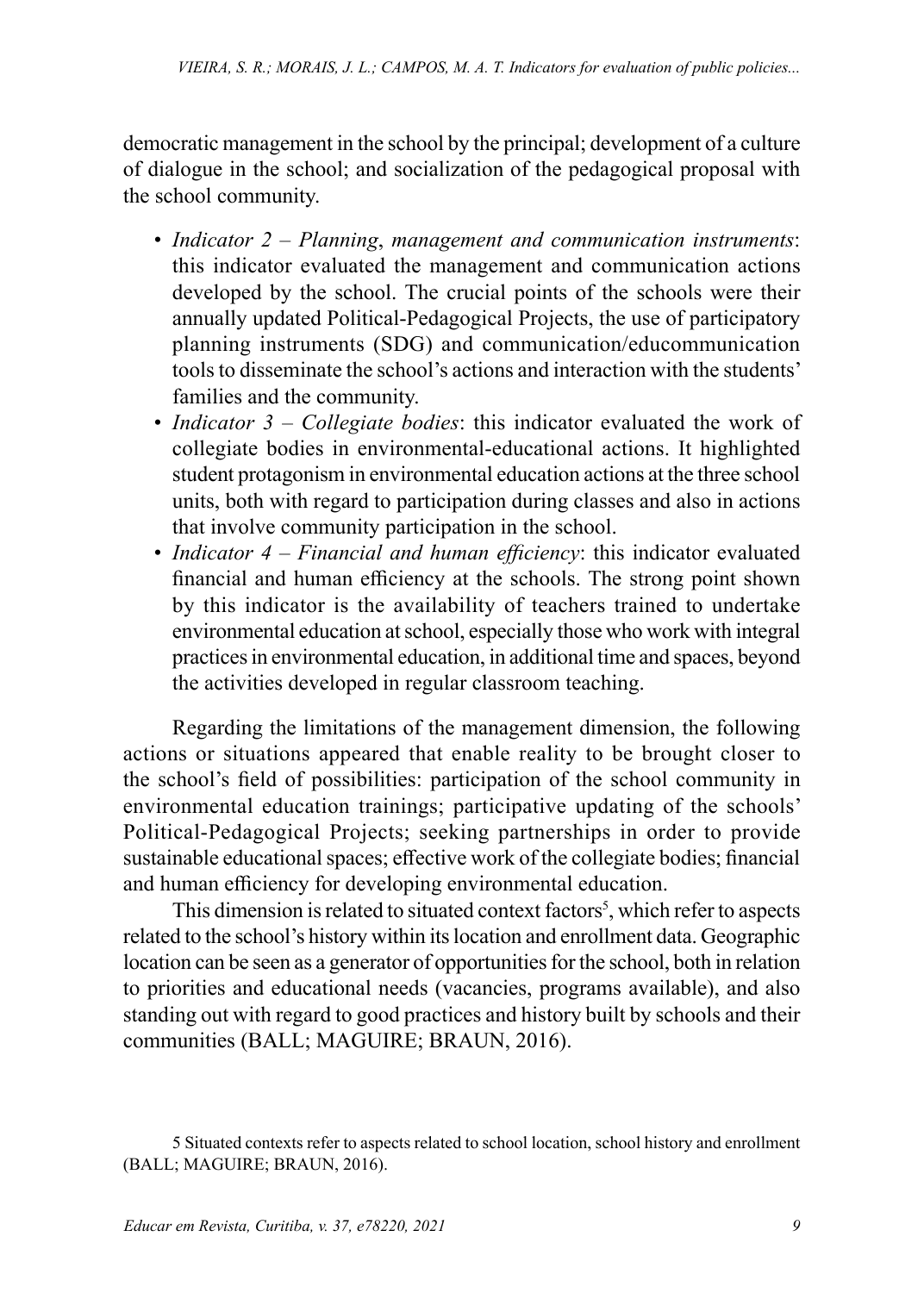It is noteworthy that the specific context in which schools are situated also has historical, geographical and socioeconomic information as a backdrop, which is constantly developing and bringing challenges for schools and public policies. The school units have 28 years of history as Municipal Schools / Full-time Education Centers. They currently offer full-time elementary education (primary school and middle school), distributed over two periods of the day; in this way a student stays at school for up to nine hours a day. S1 has 18 full-time classes (575 students), S2 has 10 (290 enrolled students), while S3 differentiates itself by providing full-time education for all its classes (12 classes and 325 students). According to Mainardes (2007), the policy cycle has been implemented in the Brazilian public system to create a qualitative form of school organization that goes beyond the graded school model, in order to transform this excluding and selective educational system that resulted in high rates of failure, dropout and reproduction of inequalities.

According to Bourdieu (2004), it is fundamental to observe the relations existing between schools as institutions and students' social structure of origin, with realistic representations. It must be emphasized that socioeconomic conditions are also related to the availability of public schools and the demands placed on them. Furthermore, the important relationship of the school with the community and its relevance as an educating space for the reduction of violence and social vulnerability in school communities is highlighted. From the perspective of the politics of everyday life, participation is essential for public policies to make sense, without running the risk of turning into simulacra of social transformation (BIASOLI; SORRENTINO, 2018).

This contextual dimension points to the situational issue of the school and the history built by the subjects that experience in their daily lives potentialities and problems related to social issues, which are part of the real curriculum they live. In this sense, the Curitiba Municipal Education Network Elementary School Curriculum takes the city as a context that educates, based on the reality of the students in their local dimension. The city is formed by "people, spaces and histories that are marked by trajectories that are told and retold, by generations that constitute singular and plural identities, marked by social, political, cultural, economic and material relationships" that give meaning to daily actions and territorial belonging (CURITIBA, 2020, p. 9).

Moreover, histories, memories and times enter the political-pedagogical dispute so that curricula are expanded and allow the inclusion of cross-cutting themes (ARROYO, 2013). In this sense, school environmental education has the potential to develop an integrated understanding of the environment in its multiple and complex relationships, involving the community, such as: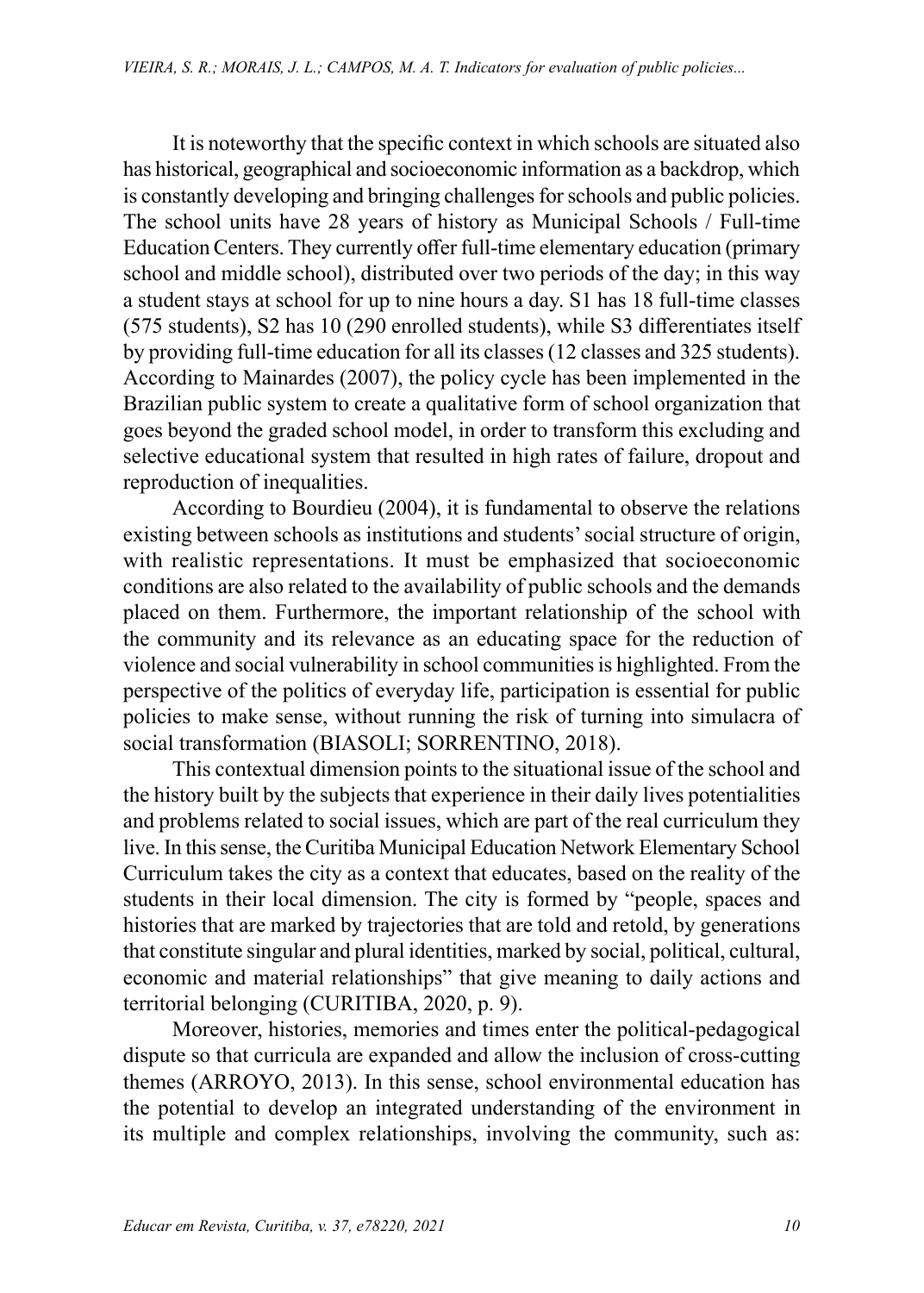conducting field classes or technical visits to work on socio-environmental issues; carrying out environmental education research projects with the community related to potentials/values to strengthen sense of identity and belonging. Finally, interrelations can be seen between the internal context (the school itself) and the external context (community, city hall, and state), as well as the management, curriculum, and community dimensions.

# **Curriculum and professional contexts dimension**

In the curriculum dimension, the focus of the policy is placed on the school curriculum, with the intention of measuring the ways in which knowledge related to environmental education is included in elementary education curricula, and the pedagogical actions that enable the development and potentialization of environmental education for the comprehensive education of students. The following are the strengths perceived based on the indicators of this dimension:

- *Indicator 5 Curricular organization*: this indicator evaluated the forms of environmental education curricular organization. The three schools stood out with regard to the inclusion of environmental education in their Political-Pedagogical Projects and environmental education being included in the teachers' plans;
- *Indicator 6 Pedagogical activities and practices*: this indicator evaluated environmental education pedagogical activities and practices. The results showed that the pedagogical practices developed in schools allow the inclusion of knowledge (traditional, from diverse cultures), diverse themes (gender, ethno-racial issues), and students with disabilities; and the use/ production of technological and audiovisual resources that facilitate the understanding of local and global socio-environmental reality in pedagogical practices;
- *Indicator 7 Projects and programs*: this indicator evaluated the environmental education actions developed through projects and programs. Common to all three schools was the development of governmental projects or programs (for the environment and environmental education), as well as their own projects focused on socio-environmental sustainability.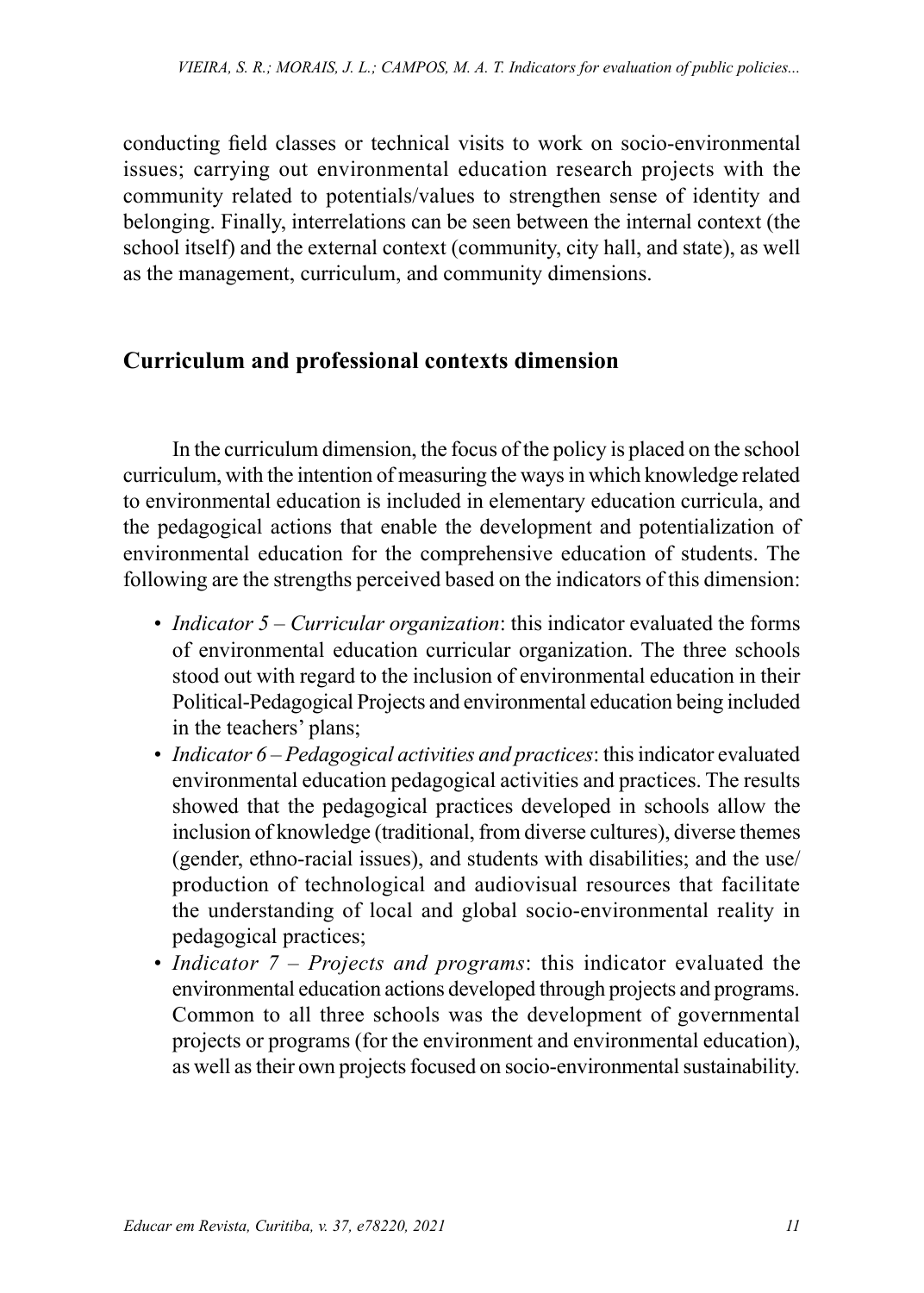Schools S1 and S2 had nothing but strong points in this dimension. S3 showed limitations in relation to curriculum planning done together with teachers, projects proposed by the students themselves with local themes, and programs involving the community, which require theoretical approaches and collective practices. We understand that the curriculum is one of the most complex dimensions of the school system, precisely because it is the structuring core of the school, which is standardized, politicized, innovated, and re-signified (ARROYO, 2013).

We noticed that the practices reported by teachers in the research contexts have an interrelationship with the curriculum, physical space, management and community dimensions. They are therefore in accordance with the principles and objectives of the National Policy on Environmental Education, showing that the schools make an effort to comply with Law 9.795/1999 (BRASIL, 1999), to guarantee the right to environmental education within the school curricula of public elementary education, developed as a continuous practice integrated with programs that form part of the educational process, rather than being a specific subject on the curriculum, as provided for in Articles 3, 9 and 10 of that Law.

This dimension relates to the professional context of teachers and administrative and pedagogical staff, and is characterized by its focus on cultures, habits and values, as well as the involvement of all professionals in the school context. Each school has distinct professional cultures, particular perspectives and attitudes that evolve over time. In this sense, policy enforcement is seen as part of a process of interpretation permeated by institutional factors and dynamics involving individuals and groups of actors. These dynamics differ in the way each school community understands and shapes policies in the different environments in which it is embedded. Therefore, professional contexts are considered "multifaceted and confused" (BALL; MAGUIRE; BRAUN, 2016, p. 48).

In the core of the issues that make up the debate of this dimension, we add the concept of *habitus*, which represents internalization of historical and social factors experienced throughout the personal and professional history of social agents, in which their practices are built in concrete situations, through certain rules of the social structure and subjective interpretations. *Habitus* is formed in experiences and practices in the context in which the actors find themselves, which are directly linked to similar family and school formations, which favor the interests, affinities and worldviews, built based on their social experiences and realities (BOURDIEU, 2011) and it is from these premises that we can understand the data that emerge from the dialogue between the empirical and the theoretical.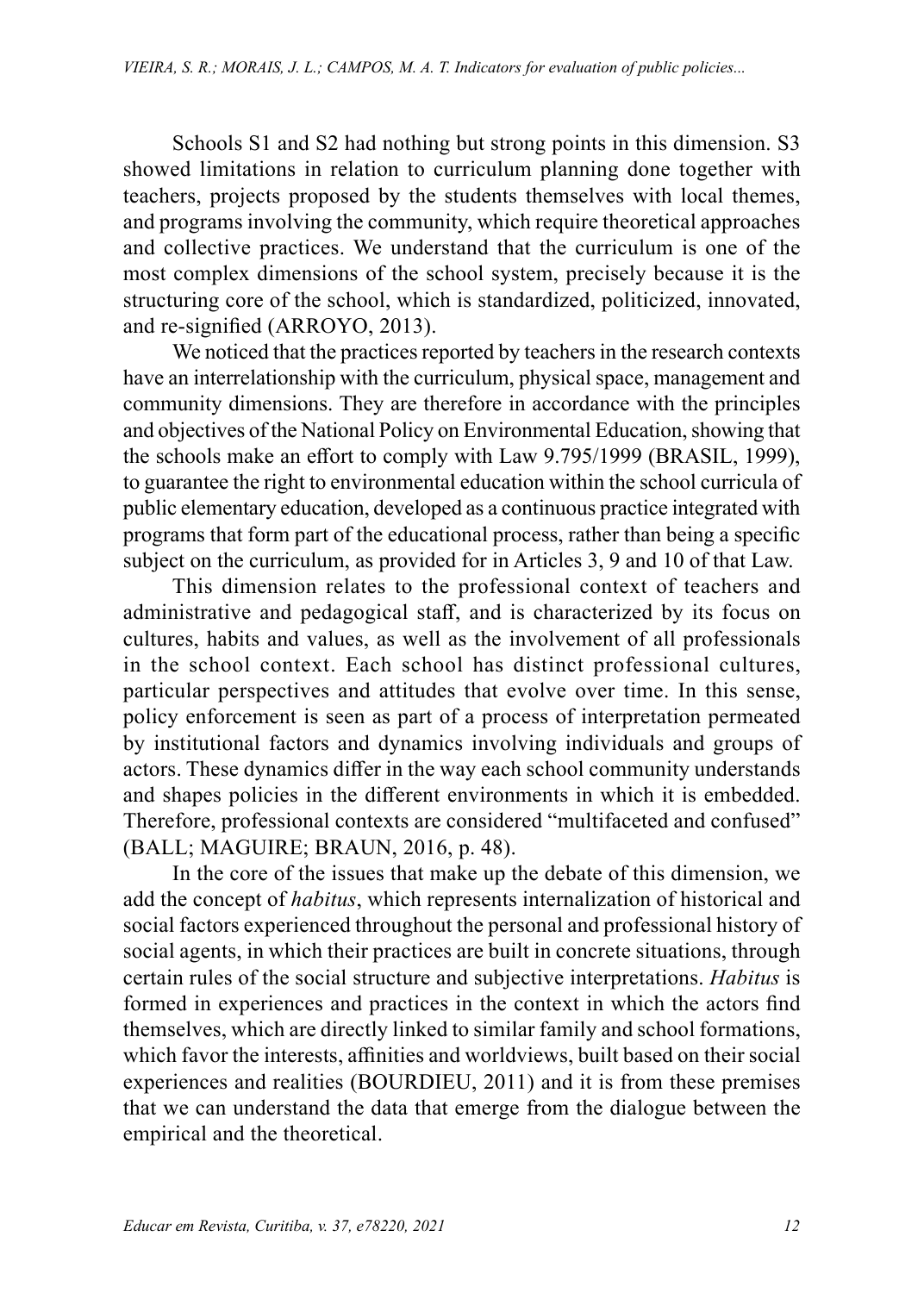The schools' professional staff is comprised of inspectors, administrative and technical personnel, cleaning/catering service staff, regular teachers, pedagogical staff, pedagogues who articulate full-time practices, principal and vice-principal. These diverse professionals have backgrounds, experiences, histories and experiences in the schools where they work and in other schools that they have passed through during their careers, and they carry with them their professional cultures and subjectivities, as well as their political stances. Certainly, each professional has a different reading of the policies; therefore, in the school collective, including teachers and the community, they form "webs of social relations and power that produce and circumscribe school policies and practices" (BALL; MAGUIRE; BRAUN, 2016, p. 67). These same authors assume that the actors in the context of practice are the subjects and objects of policies, that is, they interpret and build meanings of policies, and create conditions to put policies into practice, in the real conditions they face. Each actor therefore has their role in policy enforcement. Principals are generally responsible for interpreting policy texts, elaborating institutional meanings and narratives. Teachers are the enactors of policies in their classrooms. And, therefore, in a participatory way, the school community is part of a collective process of everyday policy enactment.

These meanings constitute themselves through interpretation and translation of policies. It can be said that interpretation occurs when policies are decoded and re-signified for the school, in an institutional political process, materialized in the Political-Pedagogical Project. Translation, on the other hand, occurs in moments of planning and pedagogical meetings or participatory evaluation so that the policy is put into practice according to the real priorities of the institution.

Based on the results of the evaluation of the answers to the management and curriculum dimension indicator descriptors, it can be said that the schools have teachers who have been trained in environmental education practices. However, this and other factors involve administrative issues related to external demands, such as allocation of financial resources, hiring and training of staff focused on environmental management and pedagogical support for environmental education actions.

As put forward by Bourdieu (2011), *habitus* is related to everyday practices. Thus, when analyzing the *habitus* that determines the actions of managers and teachers of the evaluated contexts, we realize the important role played by these actors in interpreting and devising meanings, as well as the collective effort for environmental education policies to be effective in school institutions.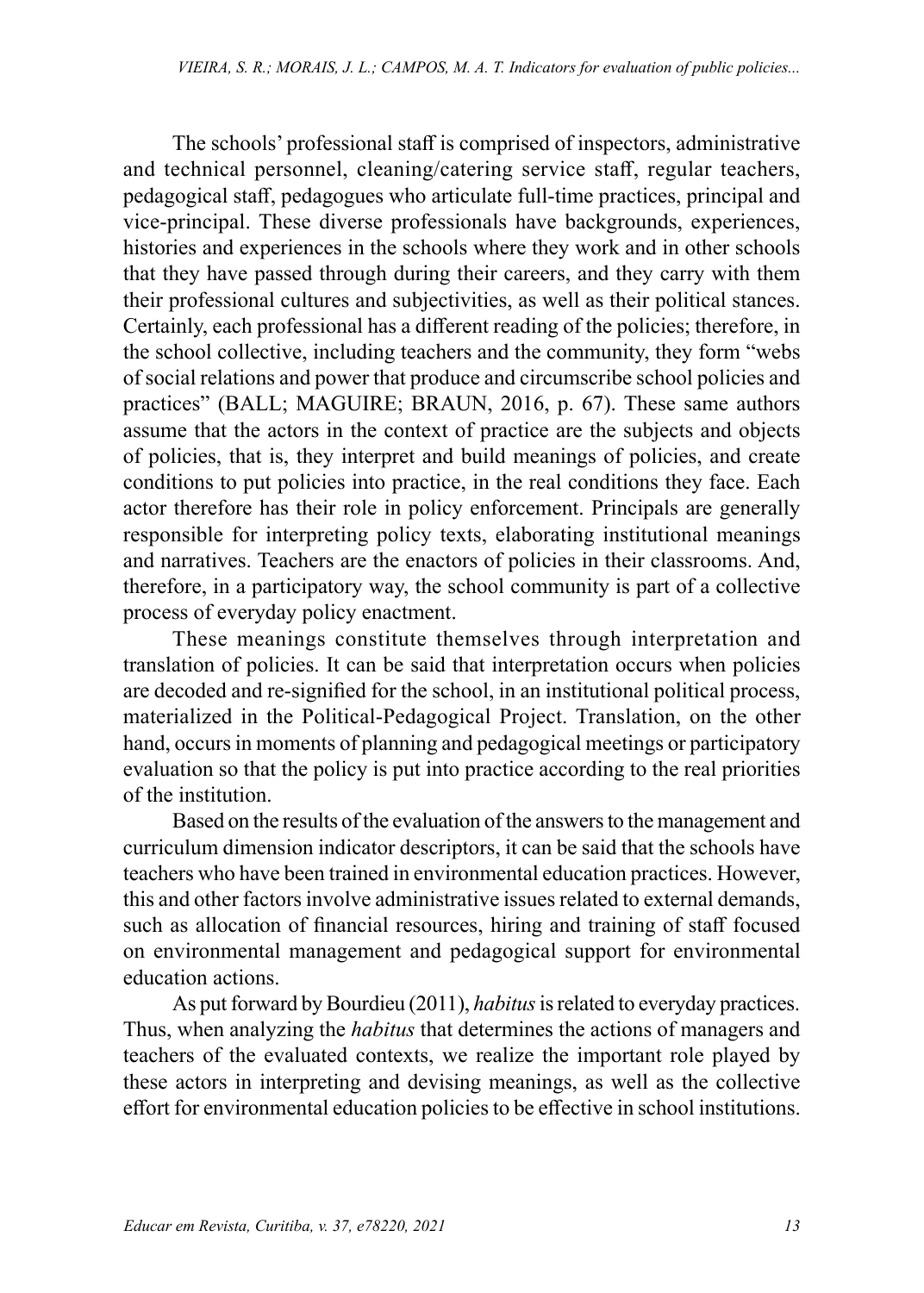A limitation of the S3 social agents was identified with regard to promoting joint curricular planning that would allow the involvement of students and the surrounding community (community leaders). This form of policy making in the context of practice requires subjective motivations that favor participation, as demanded by the current moment in time, because there is a "central and daily challenge of environmental education for the whole community" (BIASOLI; SORRENTINO, 2018, p. 13).

For a better understanding of the professional practices of those who experience public policies in their daily lives, it would be necessary to monitor and observe *in loco* for a longer period of time in the schools, in search of more in-depth answers for the policies experienced in the spaces investigated. Furthermore, it can be seen that this contextual dimension correlates in an integrated way with the management, curriculum, and physical space dimensions.

### **Physical space and material contexts dimension**

Material contexts include the physical aspects of the school, such as infrastructure, buildings, teaching and learning environments, their relations with quality and extent (or not), which can have a considerable impact when putting policies into action in different contextual realities (BALL; MAGUIRE; BRAUN, 2016). In the physical space dimension, the contextualization of environmental education policies was evaluated through indicators that measure the use of the territory and the surroundings for the development of environmental education, infrastructure, educational environments and environmental management actions.

• *Indicator 8 – School territory and surroundings*: this indicator evaluated use of school territory and surrounding areas for developing environmental education. Common points in the school units for this indicator are: the use of physical space (vegetable garden, other green areas, playground, local ecosystems, squares, gardens, and public parks) in the school territory as learning environments for environmental education; and actions of the school community to promote the care and preservation of its environment and surroundings.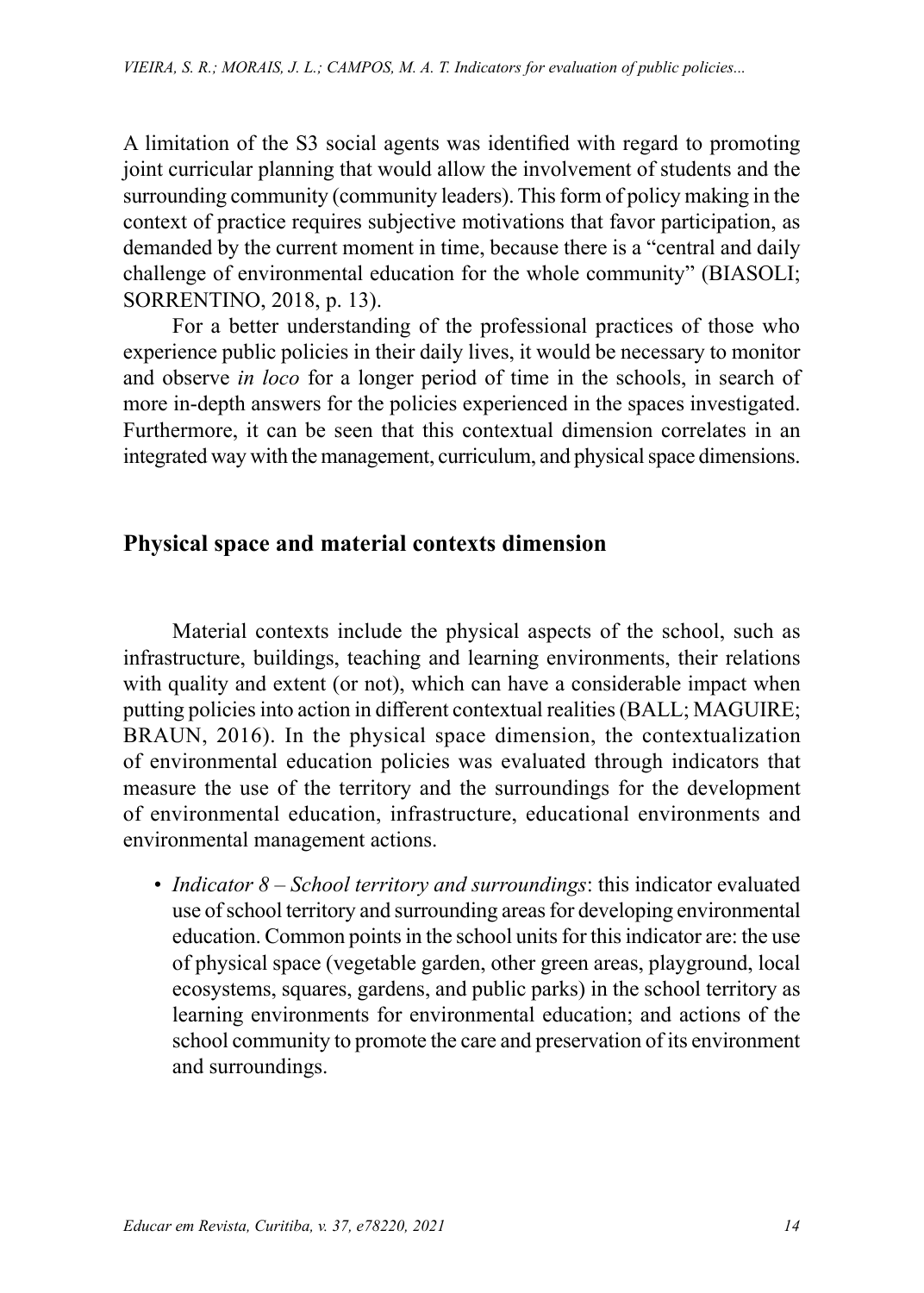- *Indicator 9 Infrastructure and educational environment*: this indicator evaluated the use of infrastructure and educational environment for citizen education. In all three schools, the use of the sports court for doing cooperative activities (sports, games and playing) and the use of the library for reading, studying and researching environmental education stand out.
- *Indicator 10 Eco-efficiency*: this indicator evaluated environmental management actions in the school space. Standing out for this indicator were measures proposed for critical analysis of consumerism and to promote reduction, separation and proper disposal of its waste (recyclable and organic); encouragement of healthy eating with observation and experiments; adoption of measures to reduce the use of water at school and the preservation of water resources; and use of measures to avoid wasting office supplies (paper, ink, etc.).

The main limitations of this dimension refer to the school environment, promoting accessibility, encouragement of alternative (sustainable) forms of transport and adoption of energy consumption and/or production practices, to be developed by the school community.

From this perspective, the physical space dimension presents itself as an environment of contextualization of environmental education policies. Thus, in the school building, besides the classrooms, we detected learning spaces and environments for enhancing environmental education, such as: a library, a computer/innovation lab with broadband Internet access accessible to students and pedagogical guidance for research and production on environmental issues. Covered sports court to promote the culture of cooperation and collective spirit, as well as covered/open-air patios and playgrounds; vegetable gardens, gardens and green areas that enable learning and healthy eating habits; the challenges of accessibility (school premises, adequate roads and bathrooms) in order to be an integrating environment, encouraging the use of bicycles and other sustainable means of transportation, office supply efficiency, adoption of strategies to reduce water and energy consumption, as well as critical reflection on preservation of water resources.

Other possibilities include: the use of other environments surrounding the school that allow students to have a better understanding of the space where the school is located; activities to analyze socio-environmental conflicts existing in its territory of influence; practices that allow identification of local transformations caused by climate change such as monitoring water quality, early warnings of drought or floods, debates and proposals for intervention with the community or public policies; community action to prevent emergencies or local socio-environmental risks. As presented in the situated contexts, the city is taken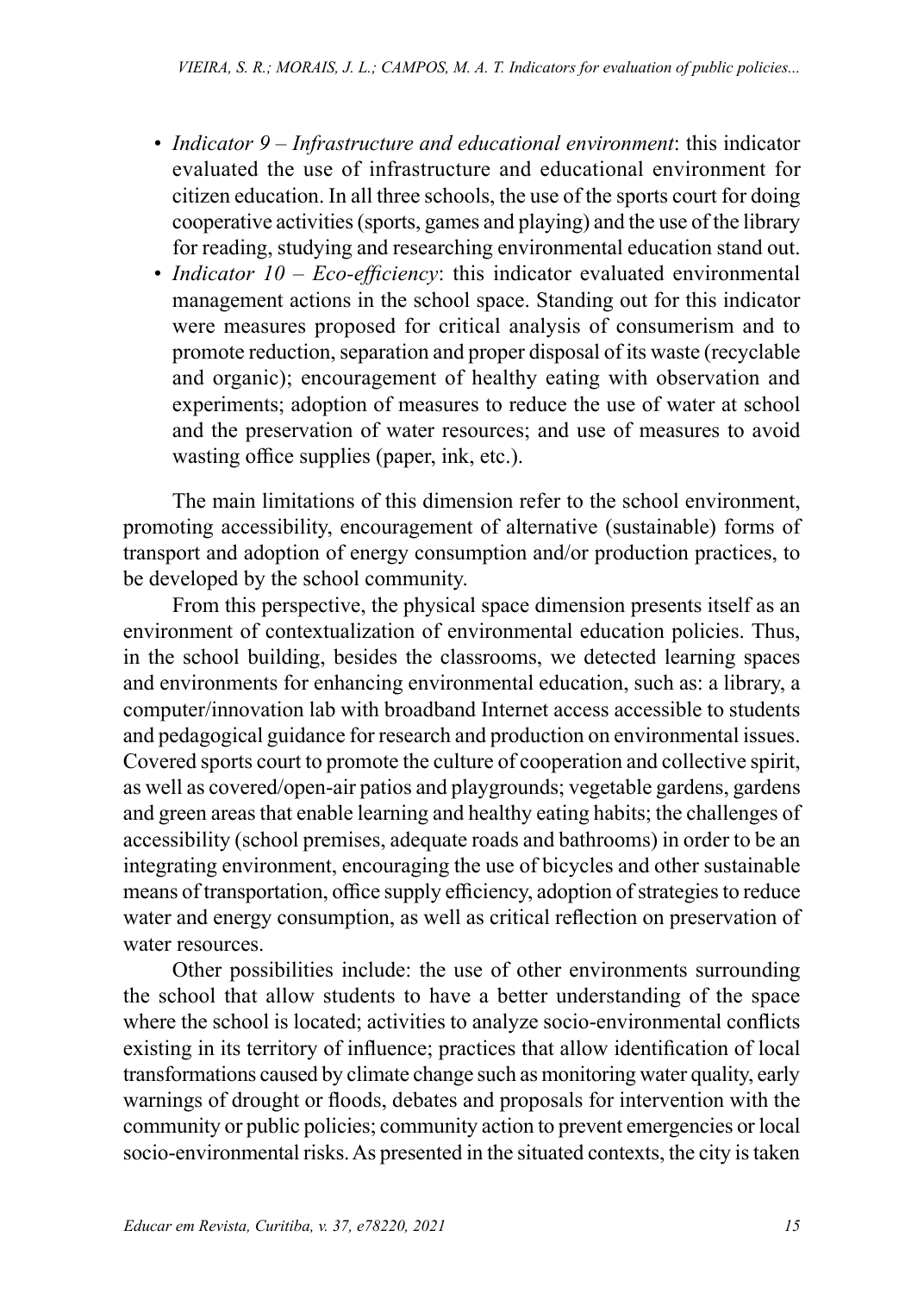as an educating context at the local level. In this approach, school interaction with community participation forms a central element of environmental education to strengthen the bonds of identity and belonging to the territory, so that cultural and socio-environmental transformations can take place.

S1 has a Farol do Saber<sup>6</sup> [Knowledge Lighthouse] within its grounds, which opened in 1995. This place serves as a library for students and the community, providing books for reading and research, and computers with internet access. Cultural events are also held, such as storytelling or other activities that develop in students the pleasure of reading. We can see that the physical space and material contexts dimensions correlate with the community and with the structural conditions for the accomplishment of pedagogical curricular practices.

### **Community and external contexts dimension**

The community dimension measures the school-community relationship and evaluates practices that allow community participation.

• *Indicator 11 – School and community relationship*: this indicator evaluated the practices that allow school and community integration. The common point for this indicator between the three schools was the creation of conditions for strengthening ties with the community.

Some factors to be considered by schools in this dimension are: participation of local groups, associations, and watershed committees in the school territory; promotion of sustainability actions with community participation; identification of local socio-environmental emergencies or risks; and establishment of local partnerships for the development of community projects. It seemed challenging for schools to go beyond their walls and explore the territories. However, this challenge faced by schools as educational policies expand also broadens their alternatives and concrete opportunities for full interaction between schools and communities, based on certain social dynamics that allow projects in common to be carried out that enable the development of the community in which the schools are located (GÓMES; FREITAS; CALEJAS, 2007).

<sup>6</sup> The Knowledge Lighthouses are a network of small libraries located in or next to public facilities in the city of Curitiba, state of Paraná. They are open from Monday to Friday, from 8 a.m. to 9 p.m.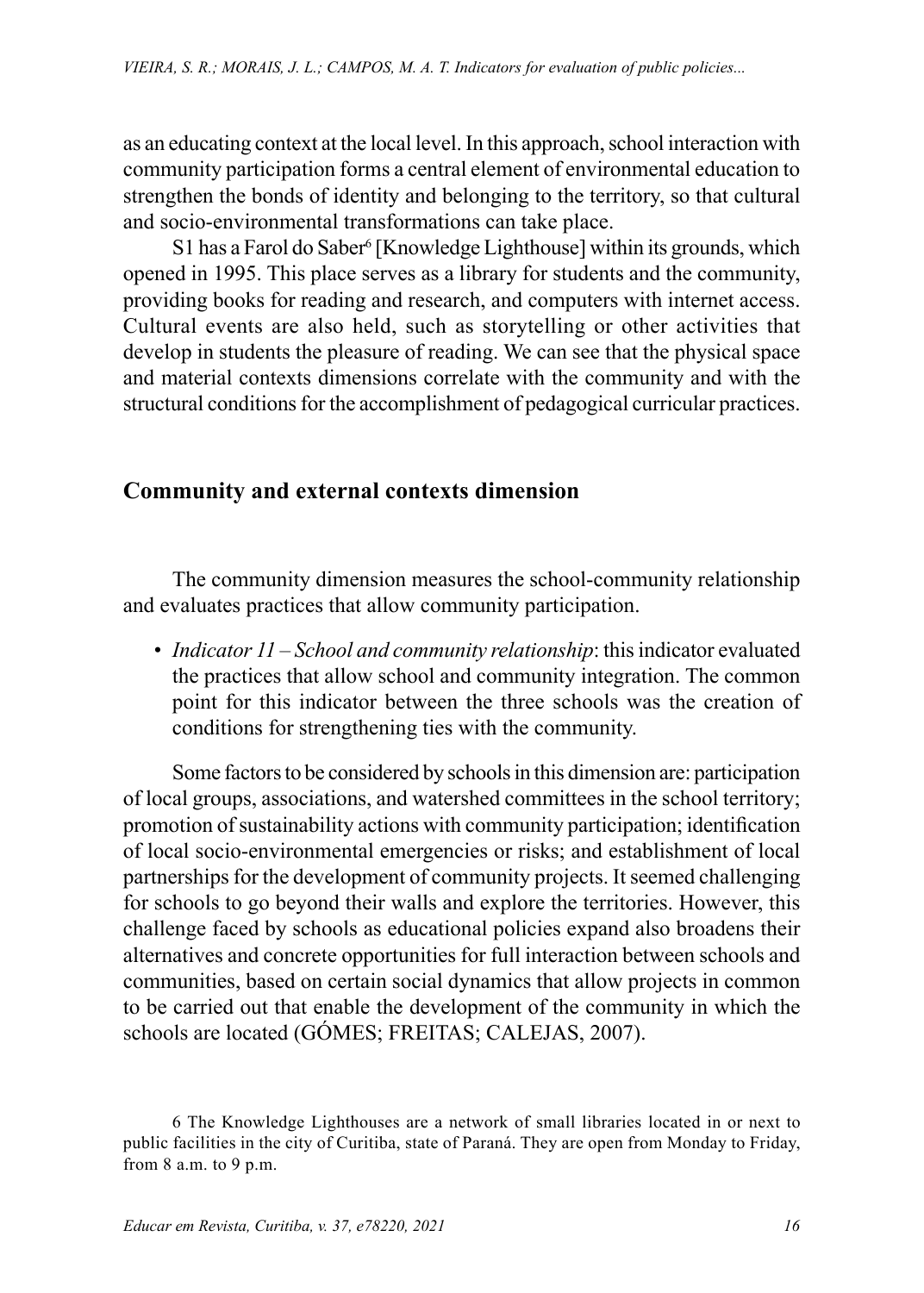External contexts refer to aspects linked to "the pressures and expectations generated by broader local and national policy frameworks" (BALL, MAGUIRE; BRAUN, 2016, p. 57). This interpretation includes consideration of the publicizing of school performance results and goals as measured by the national evaluation system, according to the level of education quality at the local level, as well as diverse external supports. As this theme is not included in the indicator descriptors, it was not possible to assess with the teachers whether the Elementary Education Development Index or other external evaluations interfere in school practices, which are related to the curriculum dimension. However, in the analysis of the Political-Pedagogical Projects, it was possible to identify some influences in the context of practice. Schools S1 and S2 address the external evaluations carried out by the federal and municipal governments such as: *Provinha Brasil* (2nd grade), Avaliação Nacional de Alfabetização – ANA [National Literacy Evaluation] (3rd grade), Sistema de Avaliação de Rendimento Escolar – SIMARE/Curitiba [School Performance Evaluation System/Curitiba]  $(4<sup>th</sup> grad)$  and *Prova Brasil* ( $5<sup>th</sup> grad)$ ). The three schools mention in their Political-Pedagogical Projects institutional evaluation proposed according to the Quality Parameters and Indicators, as an instrument of collective evaluation that gives the school community the opportunity to reflect on different issues of how the school is organized, and the planning of educational actions to improve the quality of education.

It can be seen that the school units understand external evaluations as a means of assessing the performance of systems regarding the quality of education provided for planning, analysis of the work and autonomy of the school itself in the management of public policies. In this way, schools can adjust their practices to improve the quality of the teaching-learning process of their students according to their real needs.

We also consider as external contexts the aspects analyzed in the management dimension, such as seeking funding from non-governmental organizations or the United Nations for the development of environmental education proposals, already underway at S1 and S2, but which presents itself as a challenge to be considered by S3.

Throughout the analysis, we observed in the schools participating in the research their situated contexts, material contexts, professional contexts and, finally, the external contextual dimension, which form a web of interrelationships in the context of public policies. In closing this exercise of interpreting the theory of enactment of environmental education policies, we realize the complexity of this process. Moreover, the analyses carried out based on the places where the policies are addressed make it possible to know their histories, cultures, and the dynamics and experiences in schools. On the other hand, they enunciate the need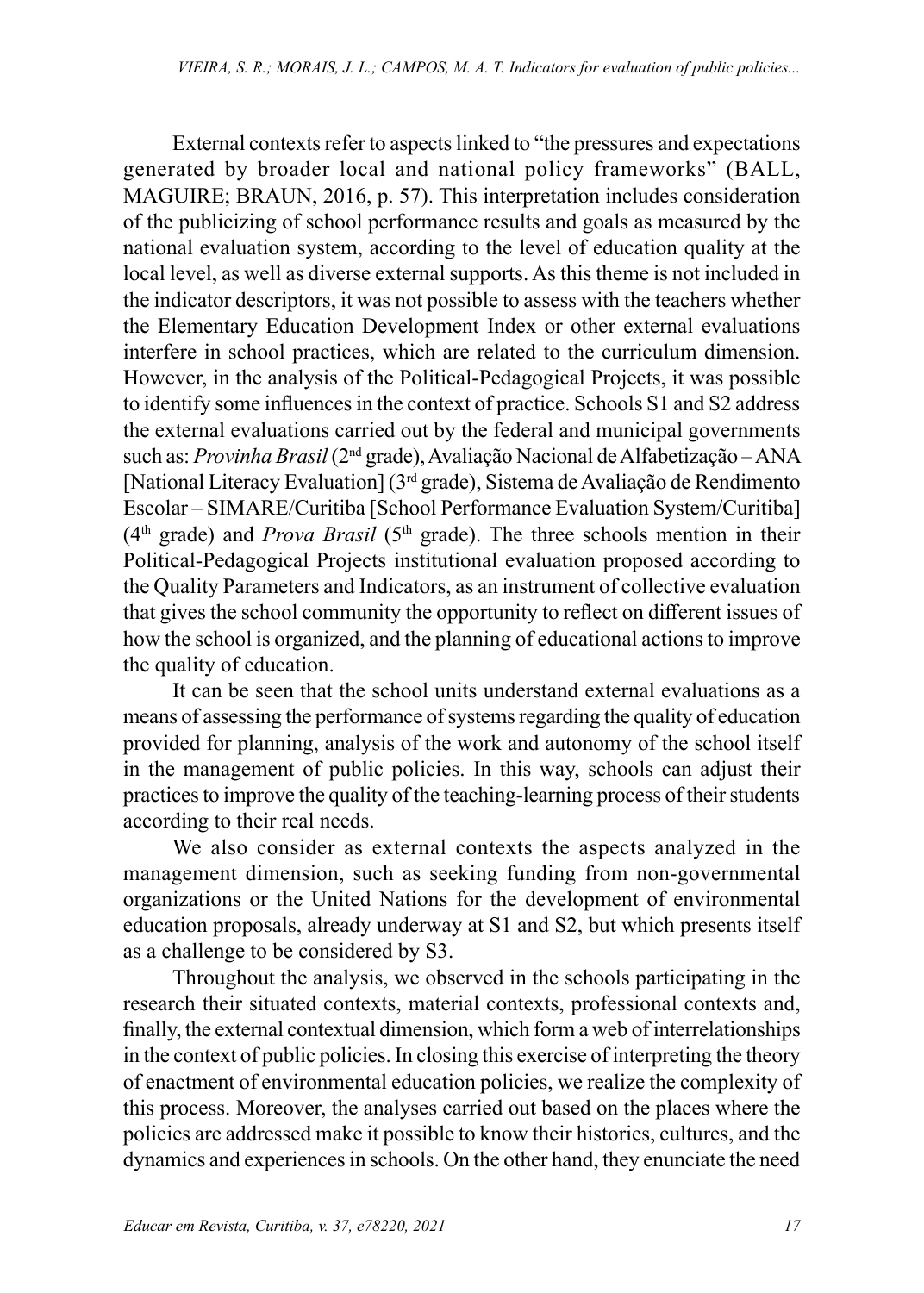to understand how school communities deal with the various policies defined by different government proposals. Therefore, this would require immersion in the daily life we researched in order to gain an understanding of the reality observed, a reflexive and contextualized analysis for social transformation and overcoming inequalities.

### **Final considerations**

When developing this research, the conceptual approach of the policy cycle was essential for producing the Environmental Education Indicator Matrix, through the process of preparing, enhancing, validating and applying. Based on the analysis of this last stage, aimed at applying the evaluation indicators with the participation of elementary school teachers, it can be stated that the instrument developed is valid for monitoring and evaluation of Public Policies on Environmental Education that are being enacted in the school context.

The theory of enactment gave meaning to the instrument built by and for the actors in the context of practice, the contextual dimensions of which are complementary elements in the exploration of the four dimensions of the Environmental Education Indicator Matrix in the contexts evaluated. These aspects were incorporated, in clusters, in the analysis in order to understand the forms of enforcement of Public Policies on Environmental Education in schools and their inter-relationships. Finally, it is our understanding that the instrument developed can contribute to overcoming the challenge of evaluating public policies in Elementary Education, so that it can be used as a parameter to assess the progress and impact of educational-environmental actions in Brazilian schools, as well as the effective implementation of Public Policies on Environmental Education in the school environment.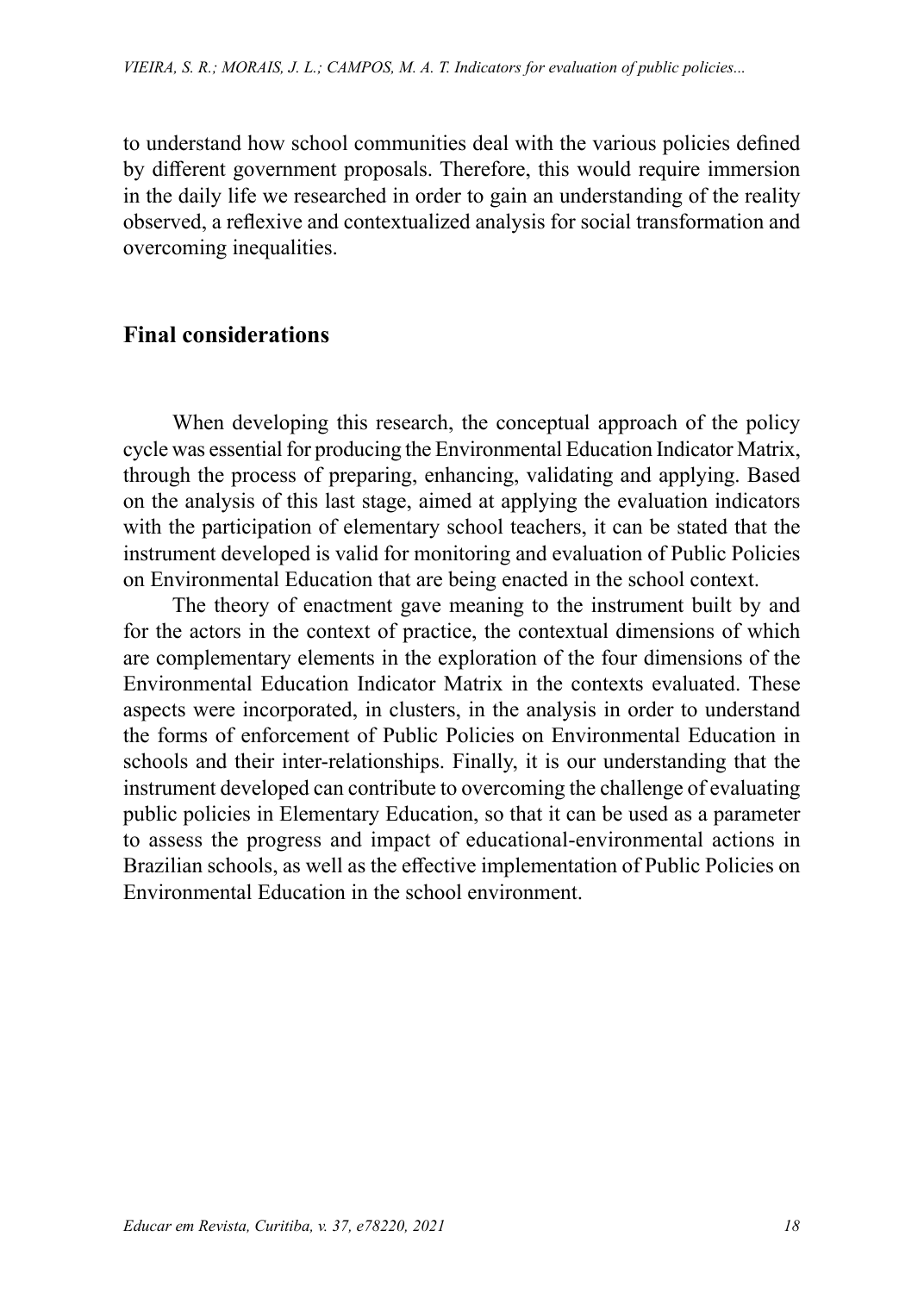# **REFERENCES**

ARROYO, Miguel González. *Currículo*, *território em disputa*. 5. ed. Petrópolis, RJ: Vozes, 2013.

BALL, Stephen John; BOWE, Richard. Subject departments and the "implementation" of National Curriculum policy: an overview of the issues. *Journal of Curriculum Studies*, London, n. 24, v. 2, p. 97-115, 1992.

BALL, Stephen J. Entrevista com Stephen John Ball: um diálogo sobre justiça social, pesquisa e política educacional. [Entrevista cedida a] Jefferson Mainardes e Maria Inês Marcondes. *Educação & Sociedade*, Campinas, v. 30, n. 106, p. 303-318, jan./abr. 2009. Available at: https://www.scielo.br/j/es/a/KCJrrfcWgxsnhp8ZVN4R4Jt/?format=pdf&l ang=pt. Access on: Nov. 20, 2020.

BALL, Stephen John; MAGUIRE, Meg; BRAUN, Annette. *Como as escolas fazem as políticas*: atuação em escolas secundárias. Tradução de Janete Bridon. Ponta Grossa: Editora UEPG, 2016.

BIASOLI, Semíramis; SORRENTINO, Marcos. Dimensões das Políticas Públicas de educação Ambiental: a necessária inclusão da política do cotidiano. *Ambiente & Sociedade*. São Paulo, v. 21, p. 1-18, 2018. Available at: [https://www.scielo.br/j/asoc/a/](https://www.scielo.br/j/asoc/a/PHWpKWMk9HJtBQdGWbsLxNs/?lang=pt) [PHWpKWMk9HJtBQdGWbsLxNs/?lang=pt.](https://www.scielo.br/j/asoc/a/PHWpKWMk9HJtBQdGWbsLxNs/?lang=pt) Access on: Feb 5, 2020.

BOURDIEU, Pierre. *Os usos sociais das ciências*: por uma sociologia clínica do campo científico. São Paulo: UNESP, 2004.

BOURDIEU, Pierre. *Razões práticas*: Sobre a teoria da ação. Tradução de Mariza Corrêa. 11. ed. Campinas: Papirus, 2011.

BRASIL. *Tratado de Educação Ambiental para Sociedades Sustentáveis e Responsabilidade Global*. Rio de Janeiro: Rio 92, 1992.

BRASIL. Presidência da República. *Lei nº 9*.*795*, *de 27 de abril de 1999*. Dispõe sobre a educação ambiental, institui a Política Nacional de Educação Ambiental e dá outras providências. Brasília, DF: Presidência da República, 27 abr. 1999. Available at: [planalto.](http://planalto.gov.br/ccivil_03/leis/l9795.htm) [gov.br/ccivil\\_03/leis/l9795.htm.](http://planalto.gov.br/ccivil_03/leis/l9795.htm) Access on: Feb. 5, 2020.

CURITIBA. Secretaria Municipal da Educação de Curitiba. *Currículo do ensino Fundamental 1º ao 9º ano*. Curitiba: Superintendência de Gestão Educacional, Departamento de Ensino Fundamental, 2020. v. 1. Available at: [http://multimidia.](http://multimidia.cidadedoconhecimento.org.br/CidadeDoConhecimento/lateral_esquerda/menu/downloads/arquivos/10348/download10348.pdf) [cidadedoconhecimento.org.br/CidadeDoConhecimento/lateral\\_esquerda/menu/](http://multimidia.cidadedoconhecimento.org.br/CidadeDoConhecimento/lateral_esquerda/menu/downloads/arquivos/10348/download10348.pdf) [downloads/arquivos/10348/download10348.pdf.](http://multimidia.cidadedoconhecimento.org.br/CidadeDoConhecimento/lateral_esquerda/menu/downloads/arquivos/10348/download10348.pdf) Access on: Aug. 5, 2020.

FREY, Klaus. Políticas públicas: um debate conceitual e reflexões referentes à prática da análise de políticas públicas no Brasil. *Planejamento e Políticas Públicas*, Brasília, n. 21. p. 211-260, jun. 2000. Available at: [http://www.ipea.gov.br/ppp/index.php/PPP/](http://www.ipea.gov.br/ppp/index.php/PPP/article/viewFile/89/158) [article/viewFile/89/158.](http://www.ipea.gov.br/ppp/index.php/PPP/article/viewFile/89/158) Access on: Feb. 5, 2020.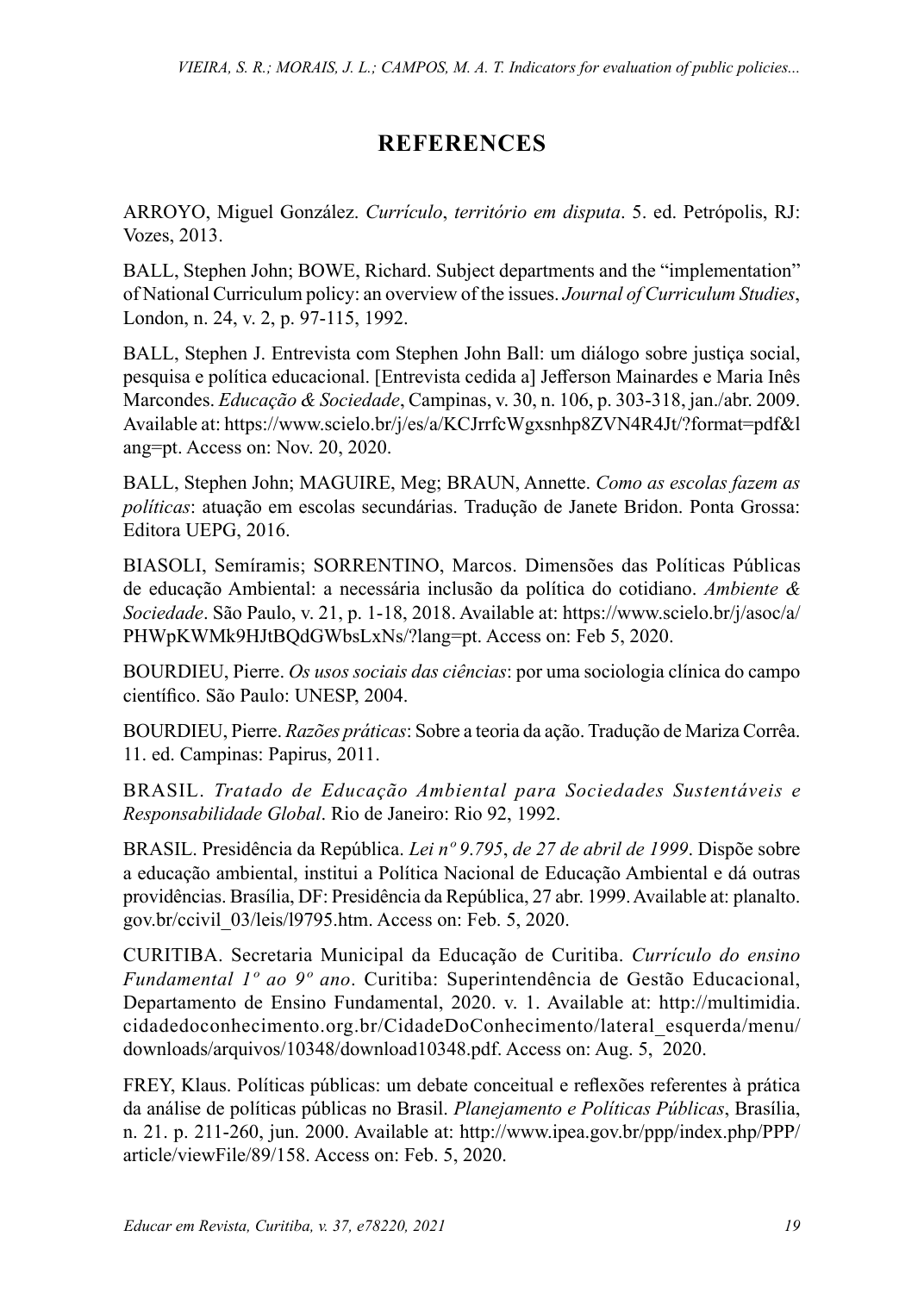GÓMEZ, José Antonio Caride; FREITAS, Orlando Manuel Pereira; CALLEJAS, Germán Vargas. *Educação e Desenvolvimento Comunitário Local*: perspectivas pedagógicas e sociais da sustentabilidade. Porto: Profedições, 2007.

HEIDEMANN, Francisco G. Do sonho do progresso às políticas de desenvolvimento. *In*: HEIDEMANN, Francisco G.; SALM, José Francisco (org.). *Políticas públicas e desenvolvimento*: bases epistemológicas e modelos de análise. Brasília: UNB, 2009. p. 22-39.

JANNUZZI, Paulo de Martino. *Monitoramento e Avaliação de Programas Sociais*: uma introdução aos conceitos e técnicas. Campinas: Alínea, 2017.

LOTTA, Gabriela Spanghero. *Implementação de políticas públicas*: o impacto dos fatores relacionais e organizacionais sobre a atuação dos burocratas de nível de rua no Programa Saúde da Família. 2010. 295f. Tese (Doutorado em Ciência Política) – Universidade de São Paulo, São Paulo, 2010.

MAINARDES, Jefferson. Abordagem do ciclo de políticas: uma contribuição para a análise de políticas educacionais. *Educação e Sociedade*, Campinas, v. 27, n. 94, p. 47-69, 2006. Available at:<https://www.scielo.br/pdf/es/v27n94/a03v27n94.pdf>. Access on: Mar 22, 2020.

MAINARDES, Jefferson. *Reinterpretando os ciclos de aprendizagem*. São Paulo: Cortez, 2007.

MAINARDES, Jefferson. A pesquisa no campo da política educacional: perspectivas teórico-epistemológicas e o lugar do pluralismo. *Revista Brasileira de Educação*, Rio de Janeiro, v. 23, p. 1-20, 2018a. Available at[: https://www.scielo.br/scielo.php?script=sci\\_ar]( https://www.scielo.br/scielo.php?script=sci_arttext&pid=S1413-24782018000100227) [ttext&pid=S1413-24782018000100227.]( https://www.scielo.br/scielo.php?script=sci_arttext&pid=S1413-24782018000100227) Access on: Aug. 5, 2020.

MAINARDES, Jefferson. A abordagem do ciclo de políticas: explorando alguns desafios da sua utilização no campo da Política Educacional. *Jornal de Políticas Educacionais*, Curitiba, v. 12, n. 16, 2018b. Availalbe at: https://revistas.ufpr.br/jpe/ article/view/59217/36164. Access on: Aug. 15, 2020.

MINAYO, Maria Cecília de Souza. Construção de Indicadores Qualitativos para Avaliação de Mudanças. *Revista Brasileira de Educação Médica*, Brasília v. 1, n. 33, Supl. 1, p. 83-91, 2009. Available at: https://www.scielo.br/pdf/rbem/v33s1/a09v33s1.pdf. Access on: Aug. 6, 2020.

RAYMUNDO, Maria Henriqueta Andrade *et al*. (org.). *Avaliação e monitoramento de políticas públicas de educação ambiental no Brasil*: transição para sociedades sustentáveis [recurso eletrônico]. Piracicaba: MH-Ambiente Natural, 2019. Available at: <https://www.funbea.org.br/wp-content/uploads/2020/01/livro-MonitoraEA-2.pdf>. Access on: Apr. 4, 2020.

SORRENTINO, Marcos *et al*. A Educação Ambiental como política pública. *Educação e Pesquisa*, São Paulo, v. 31, n. 2, p. 285-299, maio/ago. 2005. Available at: [https://www.](https://www.scielo.br/pdf/ep/v31n2/a10v31n2.pdf) [scielo.br/pdf/ep/v31n2/a10v31n2.pdf](https://www.scielo.br/pdf/ep/v31n2/a10v31n2.pdf). Access on: Mar. 23, 2019.